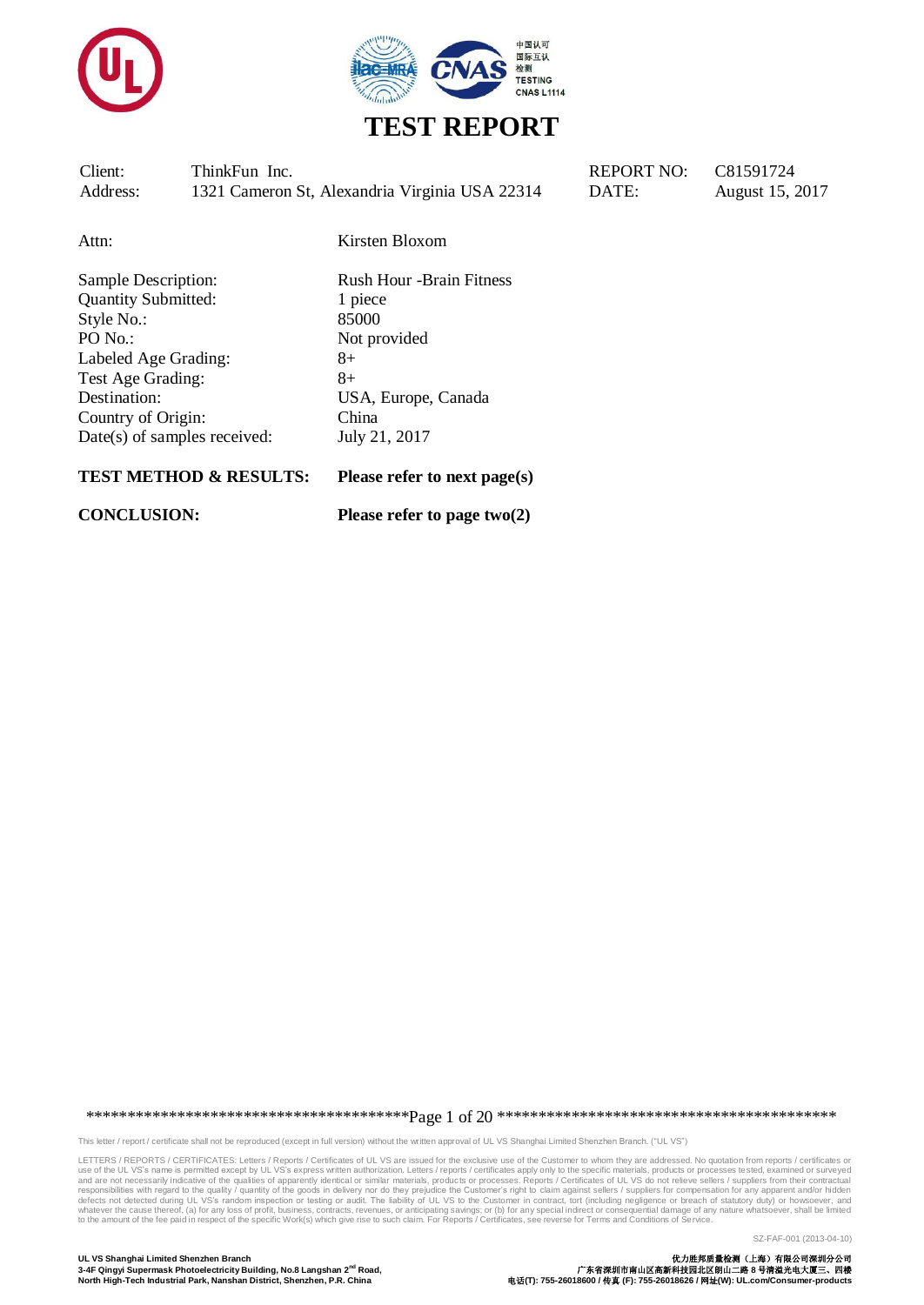



| Client:  | ThinkFun Inc.                                  | REPORT NO: C81591724 |                 |
|----------|------------------------------------------------|----------------------|-----------------|
| Address: | 1321 Cameron St, Alexandria Virginia USA 22314 | DATE:                | August 15, 2017 |

#### **CONCLUSION:**

| ASTM F963-16 Physical & Mechanical Requirements                                | <b>PASS</b>                 |
|--------------------------------------------------------------------------------|-----------------------------|
| 16 CFR 1500 Physical & Mechanical Requirements                                 | <b>PASS</b>                 |
| Canada Toys Regulations SOR/2011-17 And Regulations Amending Toys Regulations  | <b>PASS</b>                 |
| SOR/2016-195 &SOR/2016-302 Physical And Mechanical Requirements                |                             |
| EN 71-1:2014 Mechanical & Physical Properties                                  | <b>PASS</b>                 |
| <b>ASTM F963-16 Flammability Requirements</b>                                  | <b>PASS</b>                 |
| 16 CFR 1500.3 (c)(6) (vi) / 16 CFR 1500.44 Flammability Requirements           | <b>PASS</b>                 |
| Canada Toys Regulations SOR/2011-17 And Regulations Amending Toys Regulations  | <b>PASS</b>                 |
| SOR/2016-195 &SOR/2016-302 Flammability Requirements (Cellulose Nitrate And    |                             |
| Celluloid)                                                                     |                             |
| Flammability Requirements For Textile Fibres: SOR/2016-194                     | NOT APPLICABLE <sup>*</sup> |
| EN 71-2:2011+A1:2014 Flammability                                              | <b>PASS</b>                 |
| ASTM F963-16 Clause 4.3.5.1 (2) Elements Migration in surface coating          | <b>PASS</b>                 |
| ASTM F963-16 Clause 4.3.5.2 (2) (b) Elements Migration in substrate            | NOT APPLICABLE <sup>*</sup> |
| Canada Toys Regulations SOR/2011-17 and Regulations Amending Toys Regulations  | <b>PASS</b>                 |
| SOR/2016-195 &SOR/2016-302 Heavy Metal Content Requirements                    |                             |
| ASTM F963-16 Clause 4.3.5.1 (1) Total Lead in Surface Coating                  | <b>PASS</b>                 |
| 16 CFR 1303 Total Lead Content Requirements                                    | <b>PASS</b>                 |
| Consumer Product Safety Improvement Act of 2008 Total Lead Content Requirement | <b>PASS</b>                 |
| [Paint or Surface Coating]                                                     |                             |
| ASTM F963-16 Clause 4.3.5.2 (2) (a) Total Lead in Substrate                    | <b>PASS</b>                 |
| Consumer Product Safety Improvement Act of 2008 Total Lead Content Requirement | <b>PASS</b>                 |
| [Substrate Materials]                                                          |                             |
| Total Lead Content Test With Reference to California Proposition 65            | <b>PASS</b>                 |
| Canada Consumer Products Containing Lead (Contact mouth) regulation            | NOT APPLICABLE <sup>*</sup> |
| ASTM F963-16 Clause 4.3.5.2 (2) (c) Soluble Cadmium in metallic small part     | NOT APPLICABLE <sup>*</sup> |
| Total Cadmium Content and European Reach Regulation Annex XVII                 | <b>PASS</b>                 |
| Client's Requirement with reference to Consumer Product Safety Improvement Act | <b>PASS</b>                 |
| of 2008 Total Phthalate Requirement                                            |                             |
| Total Phthalate and European Reach Regulation Annex XVII                       | <b>PASS</b>                 |
| Phthalates Content With Reference To California Proposition 65 Requirement     | <b>PASS</b>                 |
| Canada Phthalates regulations SOR 2016-188                                     | <b>PASS</b>                 |
| NERC (Formerly Organization: CSG) Model Legislation - Toxics in Packaging      | <b>PASS</b>                 |
| Clearinghouse (TPCH), as revised December 1998 & October 2004                  |                             |
| 94/62/EC Heavy Metals Requirements on Packaging and Packaging Waste            | <b>PASS</b>                 |
|                                                                                |                             |

#: There is no component on the submitted test samples under the testing scopes.

\*\*\*\*\*\*\*\*\*\*\*\*\*\*\*\*\*\*\*\*\*\*\*\*\*\*\*\*\*\*\*\*\*\*\*\*\*\*\*Page 2 of 20 \*\*\*\*\*\*\*\*\*\*\*\*\*\*\*\*\*\*\*\*\*\*\*\*\*\*\*\*\*\*\*\*\*\*\*\*\*\*\*\*\*

This letter / report / certificate shall not be reproduced (except in full version) without the written approval of UL VS Shanghai Limited Shenzhen Branch. ("UL VS")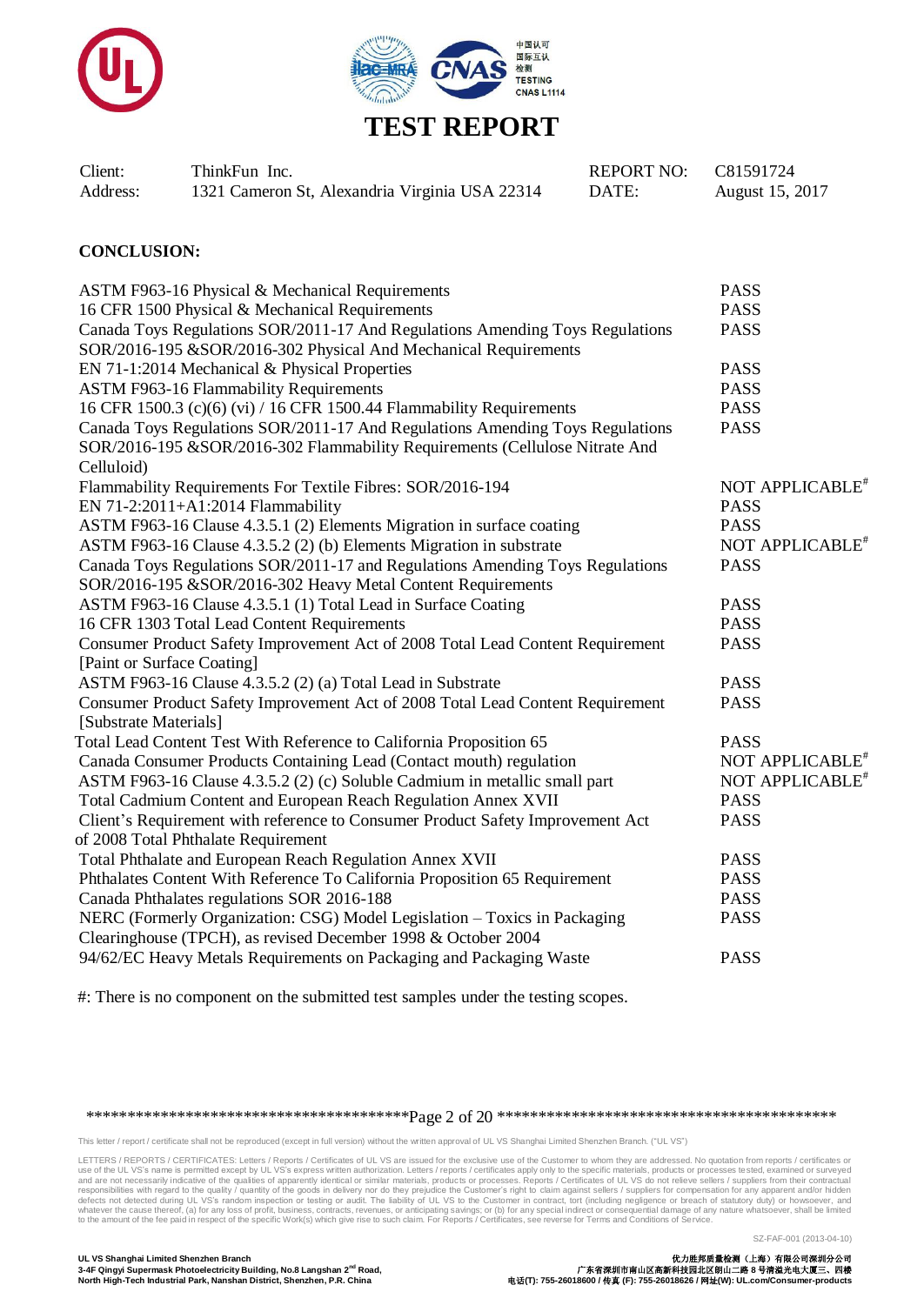



# **TEST REPORT**

Client: ThinkFun Inc. REPORT NO: C81591724 Address: 1321 Cameron St, Alexandria Virginia USA 22314 DATE: August 15, 2017

*For and on behalf of*: UL VS Shanghai Limited Shenzhen Branch

Javid X10

David Mo Assistant Manager- Toys Department

Lulu Tang

Lulu Yang Senior Technical Officer Chemical Department

**Important Notes**:

The results only relate to the samples tested.

#### **The below tests are except from the ILAC-MRA/CNAS accreditation scope:**

- 1. Total Lead Content Test With Reference to California Proposition 65
- 2. NERC (Formerly Organization: CSG) Model Legislation Toxics in Packaging Clearinghouse (TPCH), as revised December 1998 & October 2004
- 3. 94/62/EC Heavy Metals Requirements on Packaging and Packaging Waste
- 4. Phthalates Content With Reference To California Proposition 65 Requirement
- 5. Canada Toys Regulations SOR/2011-17 And Regulations Amending Toys Regulations SOR/2016-195 &SOR/2016-302 Physical And Mechanical Requirements
- 6. Canada Toys Regulations SOR/2011-17 And Regulations Amending Toys Regulations SOR/2016-195 &SOR/2016-302 Flammability Requirements (Cellulose Nitrate And Celluloid)
- 7. Client's Requirement with reference to Consumer Product Safety Improvement Act of 2008 Total Phthalate Requirement

\*\*\*\*\*\*\*\*\*\*\*\*\*\*\*\*\*\*\*\*\*\*\*\*\*\*\*\*\*\*\*\*\*\*\*\*\*\*\*Page 3 of 20 \*\*\*\*\*\*\*\*\*\*\*\*\*\*\*\*\*\*\*\*\*\*\*\*\*\*\*\*\*\*\*\*\*\*\*\*\*\*\*\*\*

This letter / report / certificate shall not be reproduced (except in full version) without the written approval of UL VS Shanghai Limited Shenzhen Branch. ("UL VS")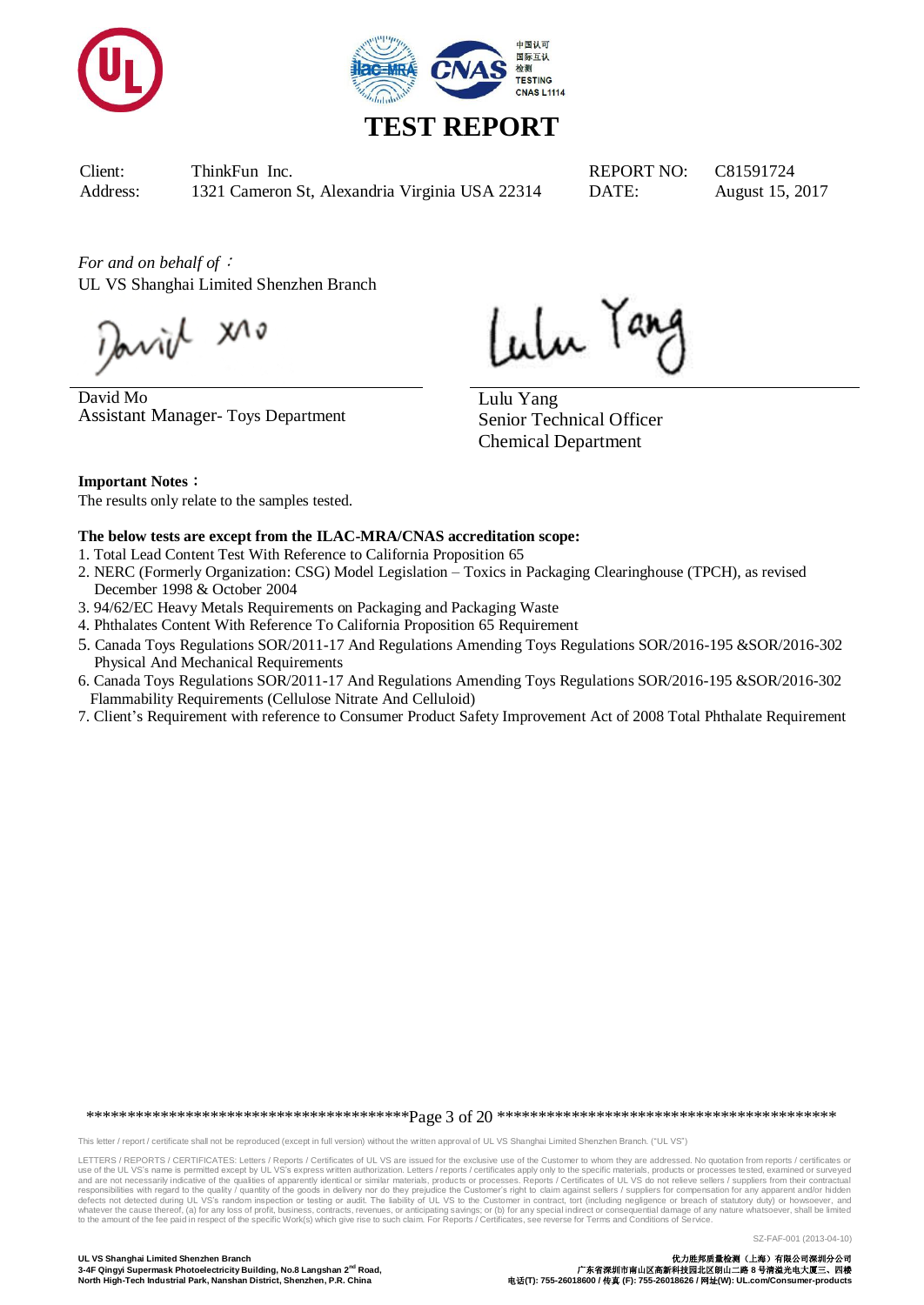



### **TEST RESULTS**

#### **1. MECHANICAL AND PHYSICAL TEST**

### **1.1 AS PER ASTM STANDARD CONSUMER SAFETY SPECFICATION FOR TOYS SAFETY F963-16**

**The following clauses are identified to be applicable: Age grading for testing : Ages 8+ Samples Quantity : 1 style x 1 piece**

| <b>Clause</b> | <b>Test Items</b>                    | <b>Assessment</b> |
|---------------|--------------------------------------|-------------------|
| 4.1           | Material (visual check on cleanness) | P                 |
| 4.7           | Accessible Edges                     | $\mathbf{p}^{\#}$ |
| 4.9           | <b>Accessible Points</b>             | $\mathbf{p}^{\#}$ |
| -5            | <b>Safety Labeling Requirements</b>  | P                 |
| 6             | <b>Instructional Literature</b>      | P                 |
| $\tau$        | Producer's Markings                  | P                 |
|               |                                      |                   |

Remark: P=Pass

#: Section 4.7 Accessible Edges and Section 4.9 Accessible Points are only applicable for toys children under 96 months, and the assessment was for reference only.

\*\*\*\*\*\*\*\*\*\*\*\*\*\*\*\*\*\*\*\*\*\*\*\*\*\*\*\*\*\*\*\*\*\*\*\*\*\*\*Page 4 of 20 \*\*\*\*\*\*\*\*\*\*\*\*\*\*\*\*\*\*\*\*\*\*\*\*\*\*\*\*\*\*\*\*\*\*\*\*\*\*\*\*\*

This letter / report / certificate shall not be reproduced (except in full version) without the written approval of UL VS Shanghai Limited Shenzhen Branch. ("UL VS")

LETTERS / REPORTS / CERTIFICATES: Letters / Reports / Certificates of UL VS are issued for the exclusive use of the Customer to whom they are addressed. No quotation from reports / certificates or<br>use of the UL VS's name i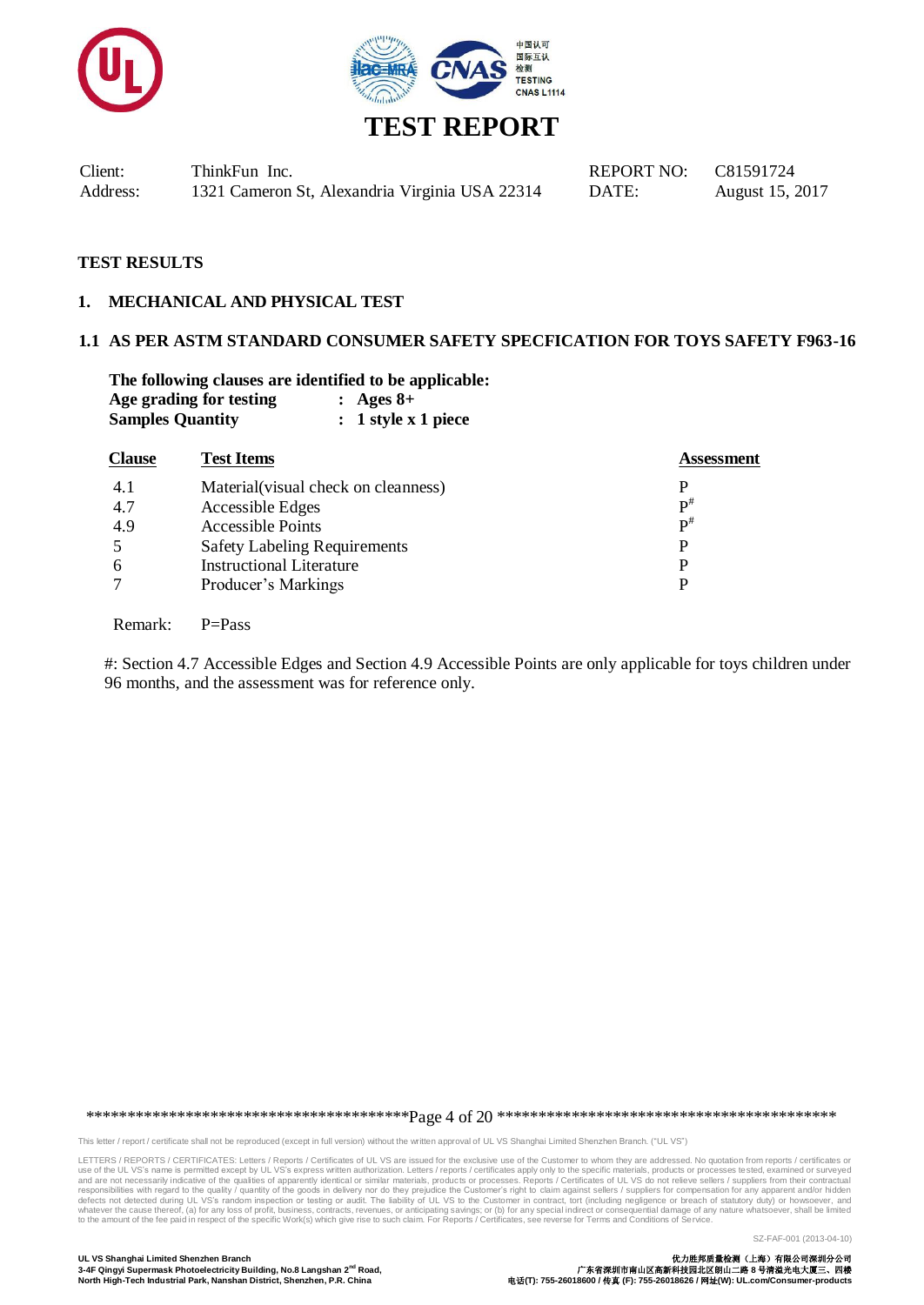



#### **TEST RESULTS**

#### **1.2 AS PER 16 CFR 1500.50, THE HAZARDS OF SHARP POINTS, SHARP EDGE AND SMALL PARTS ARE ASSESSED BOTH BEFORE AND AFTER APPLICABLE USE AND ABUSE TESTS:**

**The following clauses are identified to be applicable: Age grading for testing: Ages 8+ Samples Quantity: 1 style x 1 piece**

| <b>TEST ITEMS</b> | <b>SHARP POINT</b> | <b>SHARP EDGE</b> |
|-------------------|--------------------|-------------------|
|                   | (1500.48)          | (1500.49)         |
| As received       | D#                 | $\mathbf{p}^{\#}$ |

Remark:  $P = Pass$ 

#: The Mechanical and Physical Tests Requirements of U.S. Consumer Products Safety Commission for Toys and Articles intended for use by the children Specified in U.S. Code of Federal Regulations Title 16, Part 1500.48 and 1500.49 are only for children under 8 years of age. Only As Received Sharp Point and Sharp Edge were assessed, and the assessment was for reference only.

\*\*\*\*\*\*\*\*\*\*\*\*\*\*\*\*\*\*\*\*\*\*\*\*\*\*\*\*\*\*\*\*\*\*\*\*\*\*\*Page 5 of 20 \*\*\*\*\*\*\*\*\*\*\*\*\*\*\*\*\*\*\*\*\*\*\*\*\*\*\*\*\*\*\*\*\*\*\*\*\*\*\*\*\*

This letter / report / certificate shall not be reproduced (except in full version) without the written approval of UL VS Shanghai Limited Shenzhen Branch. ("UL VS")

LETTERS / REPORTS / CERTIFICATES: Letters / Reports / Certificates of UL VS are issued for the exclusive use of the Customer to whom they are addressed. No quotation from reports / certificates or<br>use of the UL VS's name i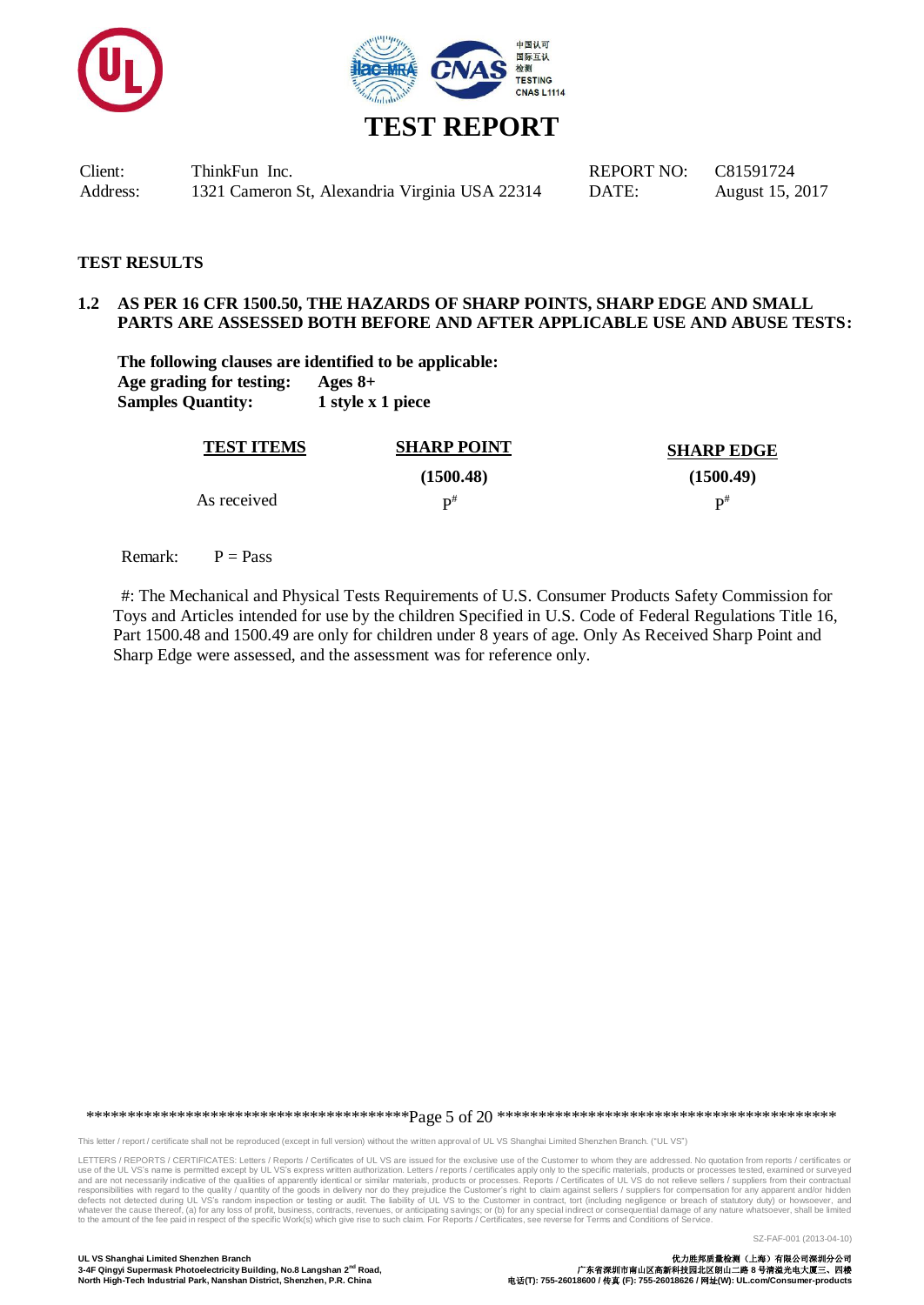



#### **TEST RESULTS**

## **1.3 AS PER CANADA TOYS REGULATIONS SOR/2011-17 AND REGULATIONS AMENDING TOYS REGULATION SOR/2016-195 &SOR/2016-302**

**The following clauses are identified to be applicable: Age grading for testing : Ages 8+ Samples Quantity : 1 style x 1 piece**

| <u>(A</u> | <b>Test Items</b>            | <b>Assessment</b> |
|-----------|------------------------------|-------------------|
| - Q       | Ends                         |                   |
|           | <b>Exposed Plastic Parts</b> |                   |

Remark:  $P = P$ ass

\*\*\*\*\*\*\*\*\*\*\*\*\*\*\*\*\*\*\*\*\*\*\*\*\*\*\*\*\*\*\*\*\*\*\*\*\*\*\*Page 6 of 20 \*\*\*\*\*\*\*\*\*\*\*\*\*\*\*\*\*\*\*\*\*\*\*\*\*\*\*\*\*\*\*\*\*\*\*\*\*\*\*\*\*

This letter / report / certificate shall not be reproduced (except in full version) without the written approval of UL VS Shanghai Limited Shenzhen Branch. ("UL VS")

LETTERS / REPORTS / CERTIFICATES: Letters / Reports / Certificates of UL VS are issued for the exclusive use of the Customer to whom they are addressed. No quotation from reports / certificates or<br>use of the UL VS's name i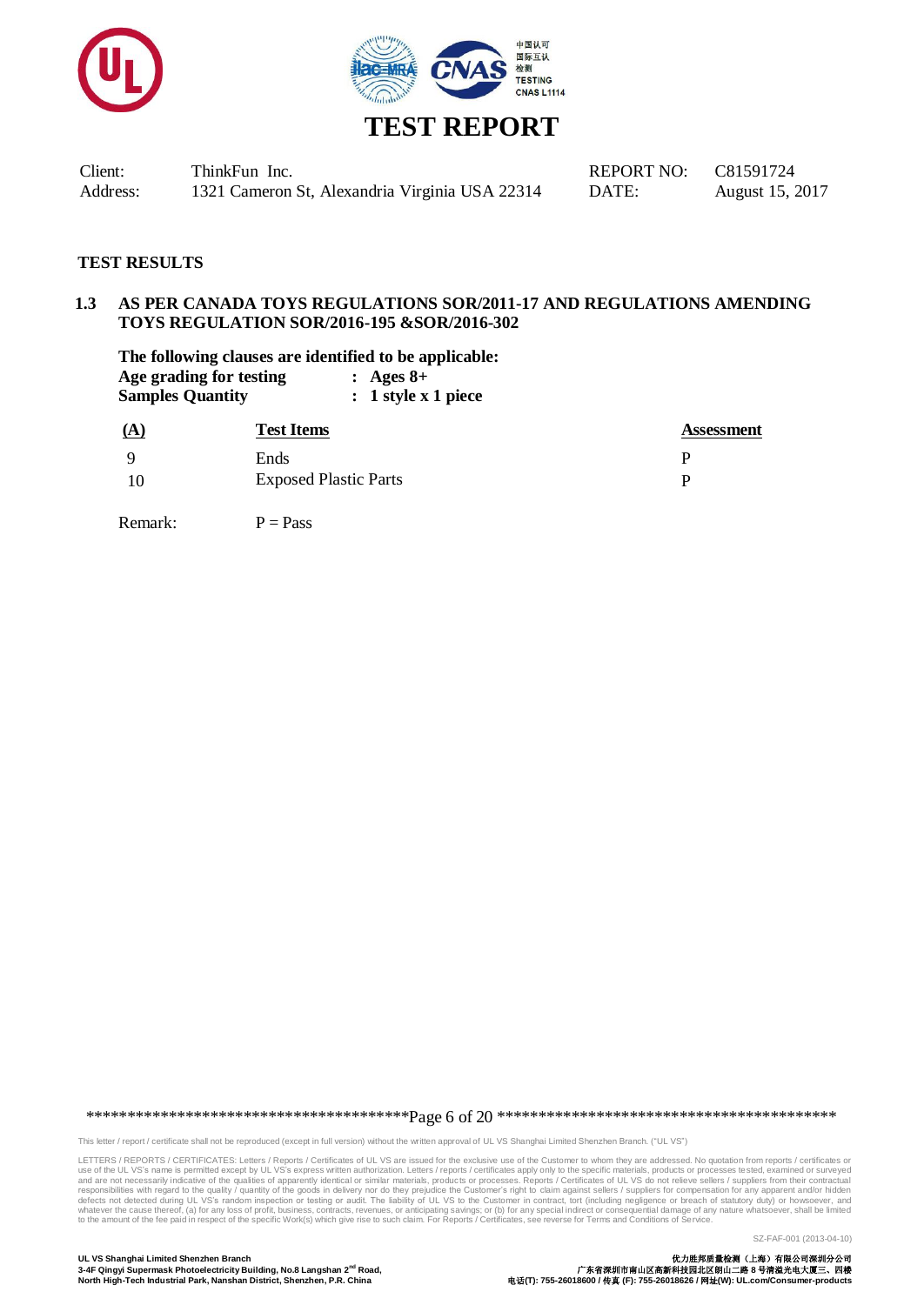



| Client:  | ThinkFun Inc.                                  | REPORT NO: $C81591724$ |                 |
|----------|------------------------------------------------|------------------------|-----------------|
| Address: | 1321 Cameron St, Alexandria Virginia USA 22314 | DATE:                  | August 15, 2017 |

#### **TEST RESULTS**

## **1.4 AS PER EUROPEAN STANDARDS ON SAFETY OF TOYS EN 71-1:2014 Applicant Specified Age Grading for testing: Ages 8+ Sample size:** 1 **style x 1 piece**

| Clause | Test Items                | Assessment |
|--------|---------------------------|------------|
| 4.1    | Material cleanliness      |            |
| 4.7    | Edges                     | D          |
| -4.8   | Points and metallic wires |            |

#### Remarks: P=Pass

Address of manufacturer or his authorized representatives or importer should be located in EU community.

Warnings and safety instructions shall be written in the languages easily understood by consumers of the country in which the toy is to be sold. Only English version was reviewed.

\*\*\*\*\*\*\*\*\*\*\*\*\*\*\*\*\*\*\*\*\*\*\*\*\*\*\*\*\*\*\*\*\*\*\*\*\*\*\*Page 7 of 20 \*\*\*\*\*\*\*\*\*\*\*\*\*\*\*\*\*\*\*\*\*\*\*\*\*\*\*\*\*\*\*\*\*\*\*\*\*\*\*\*\*

This letter / report / certificate shall not be reproduced (except in full version) without the written approval of UL VS Shanghai Limited Shenzhen Branch. ("UL VS")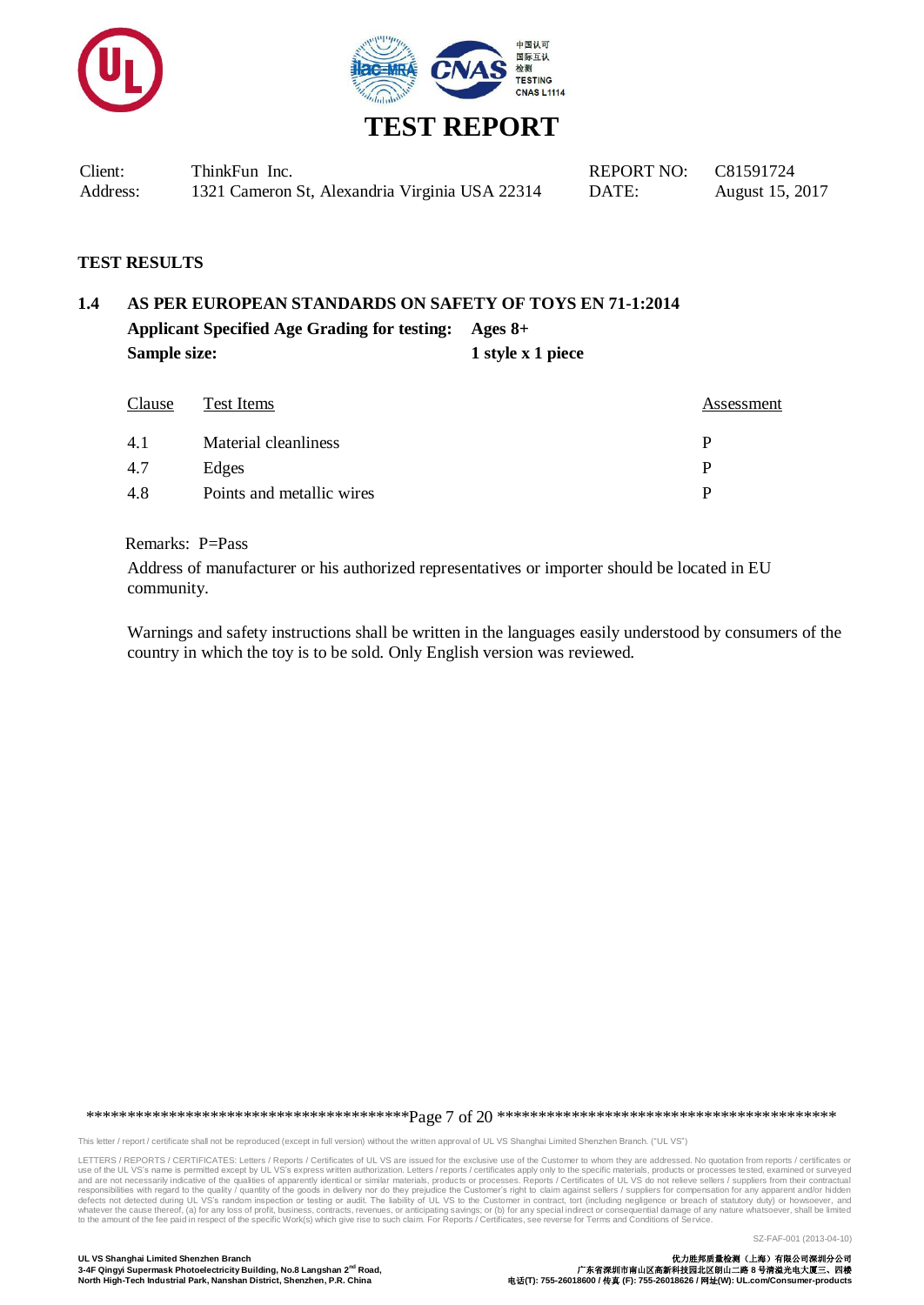



# **TEST REPORT**

Client: ThinkFun Inc. REPORT NO: C81591724 Address: 1321 Cameron St, Alexandria Virginia USA 22314 DATE: August 15, 2017

### **TEST RESULTS**

#### **2. FLAMMABILITY TEST**

**2.1 AS PER ASTM STANDARD ON SAFETY OF TOYS F963-16 ANNEX A5:** Samples Quantity: 1 style x 1 piece Requirement: Burning rate should not exceed 0.1 inch per second along the major axis.

Results: The sample was tested to be ignited but extinguished.

**2.2 AS PER U.S. CODE OF FEDERAL REGULATIONS TITLE 16 PART 1500.44 FOR RIGID AND PLIABLE SOLIDS defined under 16 CFR 1500.3 section (c) (6) (vi):** Samples Quantity: 1 style x 1 piece Requirement: Burning rate should not exceed 0.1 inch per second along the major axis.

Results: The sample was tested to be ignited but extinguished.

#### **2.3 AS PER CANADA TOYS REGULATIONS SOR/2011-17 AND REGULATIONS AMENDING TOYS REGULATIONS SOR/2016-195 &SOR/2016-302 SECTION 21 (CELLULOSE NITRATE AND CELLULOID)**

- Requirement: Celluloid (cellulose nitrate) and materials with the same behaviour in fire (except when used in varnish or paint) shall not be used in the manufacture of toys.
- Results: The submitted sample(s) complied with this requirement.

#### **2.4 AS PER EUROPEAN STANDARD ON SAFETY OF TOYS EN 71-2:2011+ A1:2014 SECTION 4.1 GENERAL REQUIREMENT (CELLULOSE NITRATE):**

Requirement: Celluloid (cellulose nitrate), except when used in varnish, paint or glue, or in balls of the type used for table tennis or similar games, and materials with the same behaviour in fire as celluloid, shall not be used in the manufacture of toys.

Results: The submitted sample(s) complied with this requirement.

Date(s) of test(s) conducted: August 4, 2017 to August 12, 2017

\*\*\*\*\*\*\*\*\*\*\*\*\*\*\*\*\*\*\*\*\*\*\*\*\*\*\*\*\*\*\*\*\*\*\*\*\*\*\*Page 8 of 20 \*\*\*\*\*\*\*\*\*\*\*\*\*\*\*\*\*\*\*\*\*\*\*\*\*\*\*\*\*\*\*\*\*\*\*\*\*\*\*\*\*

This letter / report / certificate shall not be reproduced (except in full version) without the written approval of UL VS Shanghai Limited Shenzhen Branch. ("UL VS")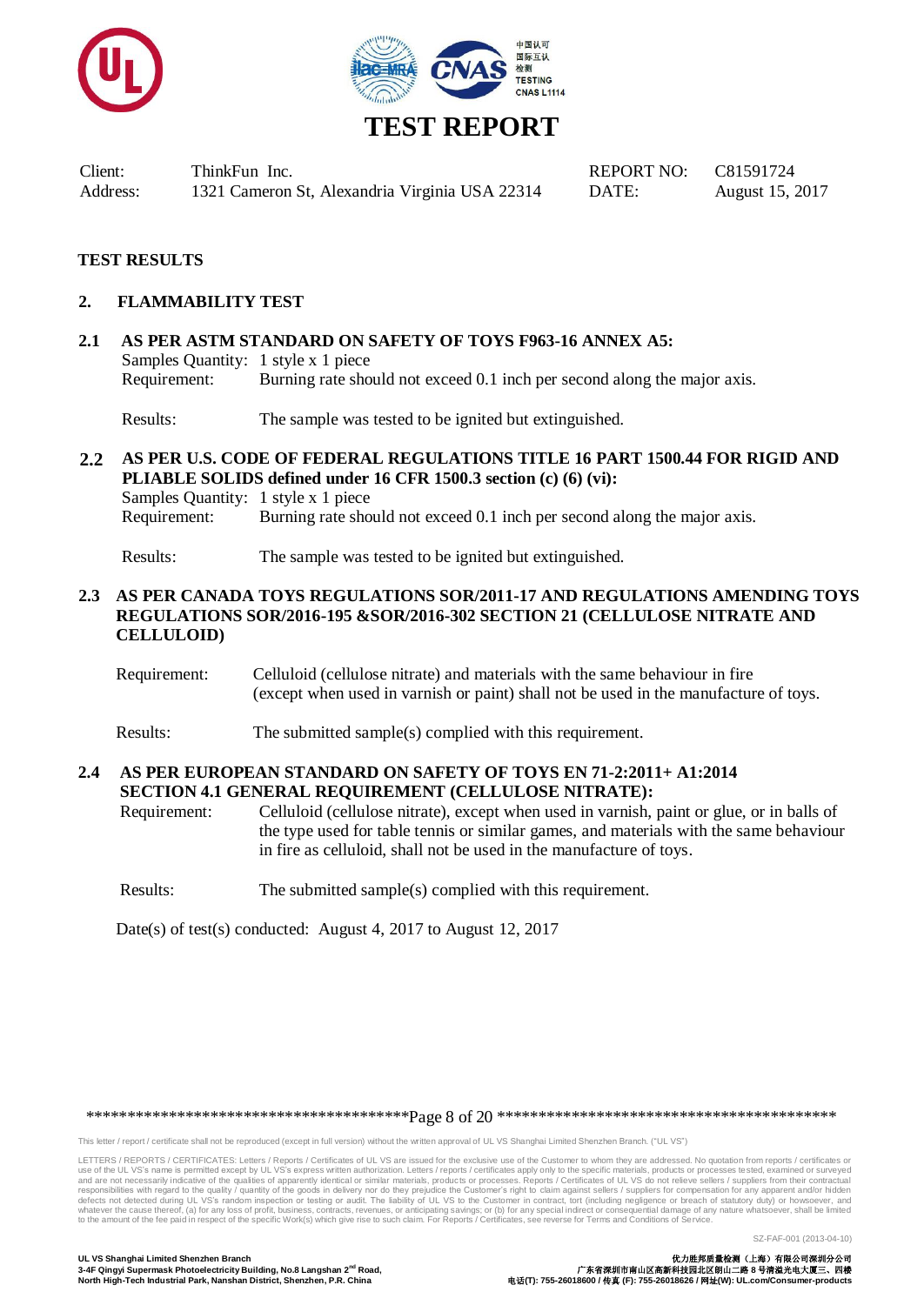



### **TEST RESULTS**

#### **3. CHEMICAL TESTS:**

Key to sample(s):

| Sample 1  |     | White paper sheet excluding coatings (instructions)           |
|-----------|-----|---------------------------------------------------------------|
| Sample 2  | $=$ | Multicolor coatings (instructions)                            |
| Sample 3  | $=$ | Red plastic (car)                                             |
| Sample 4  |     | $=$ Light grey plastic (vehicles)                             |
| Sample 5  | $=$ | Dark grey plastic (vehicles)                                  |
| Sample 6  |     | $=$ White plastic (playing grid)                              |
| Sample 7  |     | $=$ Black soft plastic (pad of playing grid)                  |
| Sample 8  | $=$ | Silvery metal (staple on instructions)                        |
| Sample 9  | $=$ | Transparent plastic (blister)                                 |
| Sample 10 | $=$ | White surfaced grey paper card with multicolor coatings (box) |
| Sample 11 | $=$ | Transparent plastic film (protective film of box)             |
| Sample 12 |     | $=$ Multicolor coatings (box)                                 |

### **3.1 SOLUBLE ELEMENT MIGRATION IN SURFACE COATING**

Requirement: As per ASTM F963-16 Clause 4.3.5.1 (2) requirement, materials under test shall not exceed below limit.

Test method: Reference to ASTM F963-16 Clause 8.3, used acid extraction and analyzed by Inductively Coupled Argon Plasma Spectrometry.

#### Results:

| Elements |  |                                             | Antimony Arsenic Barium Cadmium Chromium Lead Mercury Selenium                                                                                                             |                                  |       |
|----------|--|---------------------------------------------|----------------------------------------------------------------------------------------------------------------------------------------------------------------------------|----------------------------------|-------|
| Limits   |  |                                             | $\langle 60 \rangle$ $\langle 25 \rangle$ $\langle 1000 \rangle$ $\langle 75 \rangle$ $\langle 60 \rangle$ $\langle 90 \rangle$ $\langle 60 \rangle$ $\langle 500 \rangle$ |                                  |       |
| Sample 2 |  | $\leq 6.0$ $\leq 2.5$ $\leq 6.0$ $\leq 6.0$ |                                                                                                                                                                            | $\leq 6.0$ $\leq 6.0$ $\leq 6.0$ | < 6.0 |

Remark:

1. All concentrations expressed in milligrams per kilogram

2. "<" means "less than"

\*\*\*\*\*\*\*\*\*\*\*\*\*\*\*\*\*\*\*\*\*\*\*\*\*\*\*\*\*\*\*\*\*\*\*\*\*\*\*Page 9 of 20 \*\*\*\*\*\*\*\*\*\*\*\*\*\*\*\*\*\*\*\*\*\*\*\*\*\*\*\*\*\*\*\*\*\*\*\*\*\*\*\*\*

This letter / report / certificate shall not be reproduced (except in full version) without the written approval of UL VS Shanghai Limited Shenzhen Branch. ("UL VS")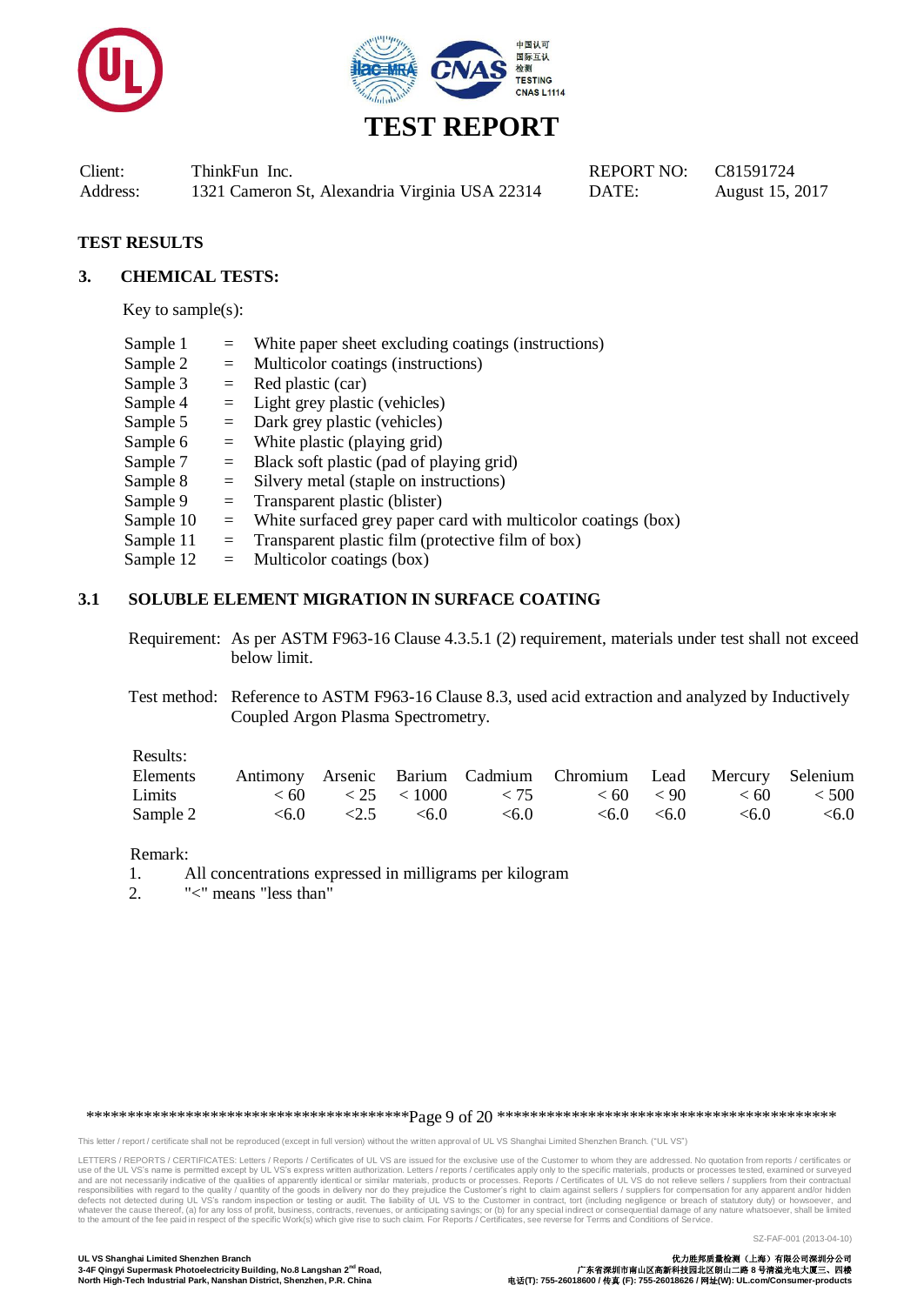



### **TEST RESULTS**

#### **3.2 HEAVY METAL CONTENT TEST: CANADA TOYS REGULATION SOR/2011-17 AND REGULATIONS AMENDING TOYS REGULATIONS SOR/2016-195 &SOR/2016-302**

Requirement : Surface coating applied to Toys shall comply with heavy metal requirement as below table.

Results:

|                 | Total     | Total  | Soluble          | <b>Soluble</b> | <b>Soluble</b> | Soluble     | <b>Soluble</b>  |
|-----------------|-----------|--------|------------------|----------------|----------------|-------------|-----------------|
| <b>Elements</b> | Lead      |        | Mercury Antimony | Arsenic        | Barium         | Cadmium     | <b>Selenium</b> |
| Limits          | < 90      | None   | < 1000           | < 1000         | < 1000         | < 1000      | < 1000          |
| Sample 2        | ${<}10.0$ | $*N/D$ | < 50.0           | $<$ 50.0       | < 50.0         | $\leq 50.0$ | < 50.0          |

All concentrations expressed in milligrams per kilogram "<" means "less than" "N/D" means "None Detected" \*\*Detection Limit is 10.0 milligrams per kilogram.

#### **3.3 TOTAL LEAD CONTENT TEST: COATING**

Requirement : As per ASTM F963-16 Clause 4.3.5.1 (1) requirement, lead content in the materials under test shall not exceed of 90ppm.

Test method: CPSC-CH-E1003-09.1 Standard operating procedure for determining Lead (Pb) in paint

Results :

Sample 2 Total Lead <10.0

> All concentrations expressed in milligrams per kilogram "<" means "less than"

\*\*\*\*\*\*\*\*\*\*\*\*\*\*\*\*\*\*\*\*\*\*\*\*\*\*\*\*\*\*\*\*\*\*\*\*\*\*\*Page 10 of 20 \*\*\*\*\*\*\*\*\*\*\*\*\*\*\*\*\*\*\*\*\*\*\*\*\*\*\*\*\*\*\*\*\*\*\*\*\*\*\*\*\*

This letter / report / certificate shall not be reproduced (except in full version) without the written approval of UL VS Shanghai Limited Shenzhen Branch. ("UL VS")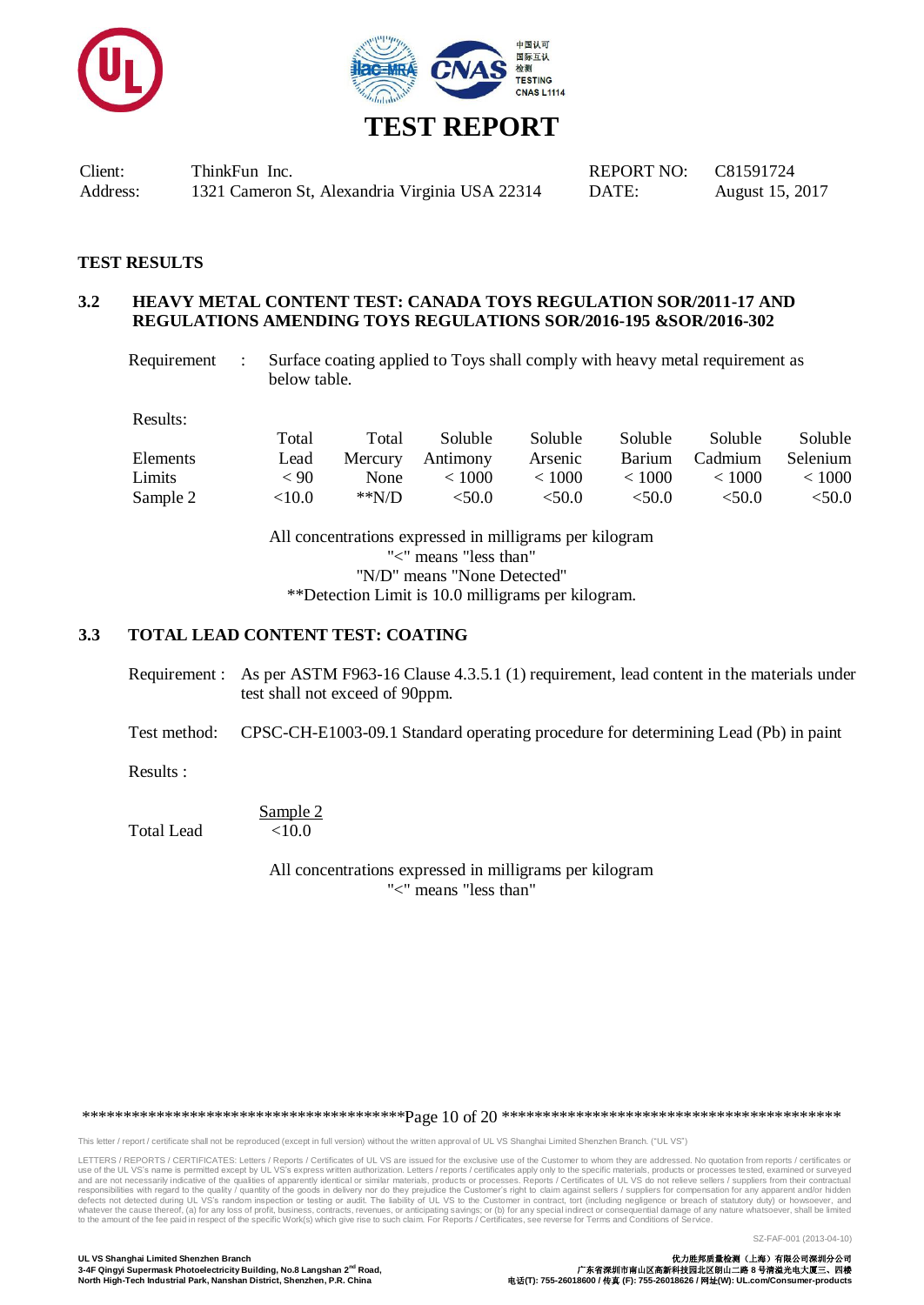



#### **TEST RESULTS**

#### **3.4 TOTAL LEAD CONTENT TEST: COATING**

Criteria : The submitted samples must meet the Total Lead Limit of 90ppm as stated in 16 CFR 1303

Test method: CPSC-CH-E1003-09.1 Standard operating procedure for determining Lead (Pb) in paint

Results :

Total Lead

 $\frac{\text{Sample 2}}{\text{10.0}}$ 

All concentrations expressed in milligrams per kilogram "<" means "less than"

#### **3.5 TOTAL LEAD CONTENT TEST: COATING**

Requirement : The submitted samples must meet the Total Lead Limit of 90ppm as per Consumer Product Safety Improvement Act of 2008

Test method: CPSC-CH-E1003-09.1 Standard operating procedure for determining Lead (Pb) in paint

Results:

Sample 2 Total Lead  $<10.0$ 

> All concentrations expressed in milligrams per kilogram "<" means "less than"

\*\*\*\*\*\*\*\*\*\*\*\*\*\*\*\*\*\*\*\*\*\*\*\*\*\*\*\*\*\*\*\*\*\*\*\*\*\*\*Page 11 of 20 \*\*\*\*\*\*\*\*\*\*\*\*\*\*\*\*\*\*\*\*\*\*\*\*\*\*\*\*\*\*\*\*\*\*\*\*\*\*\*\*\*

This letter / report / certificate shall not be reproduced (except in full version) without the written approval of UL VS Shanghai Limited Shenzhen Branch. ("UL VS")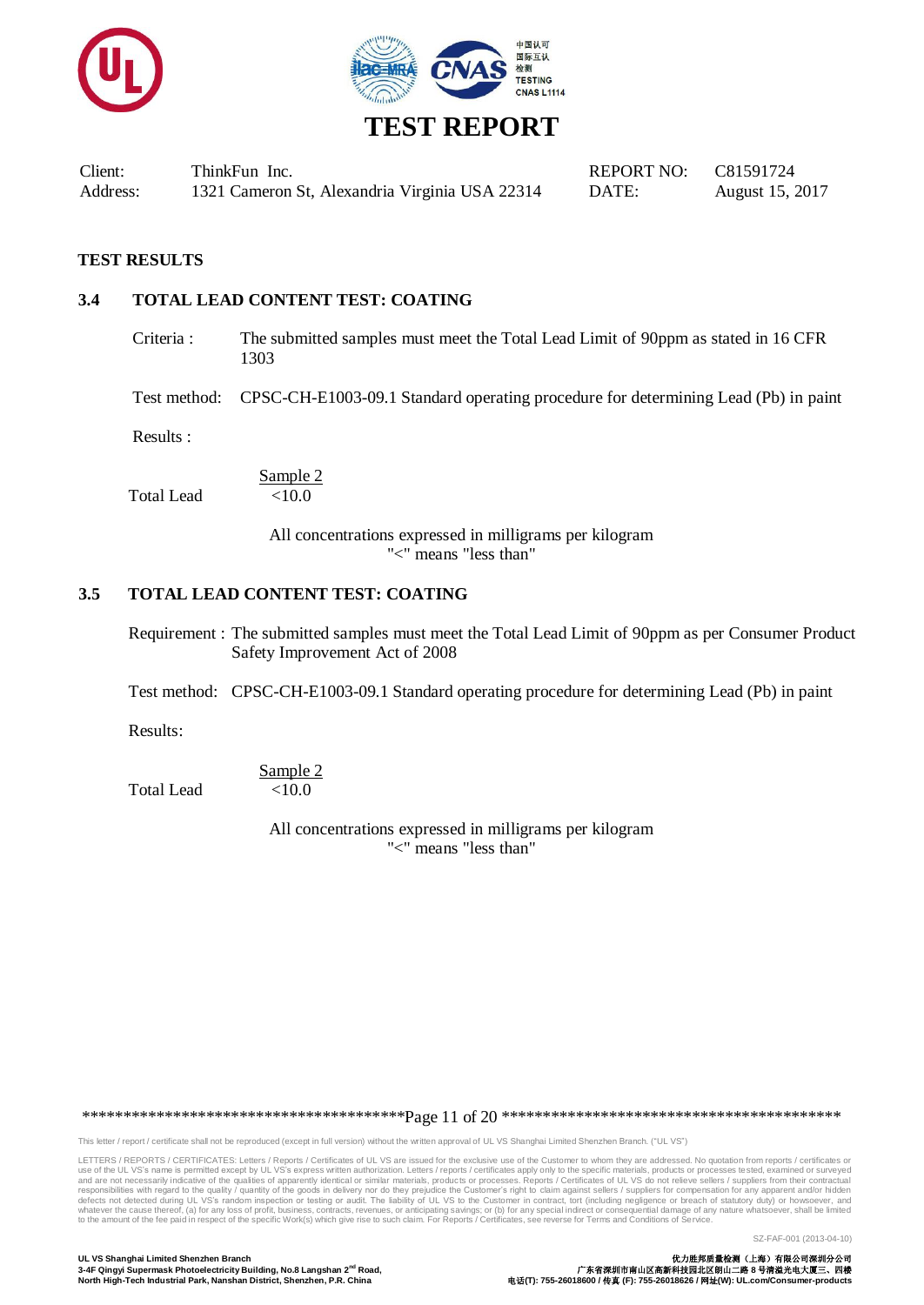



### **TEST RESULTS**

### **3.6 TOTAL LEAD CONTENT TEST: SUBSTRATE**

Requirement: As per ASTM F963-16 Clause 4.3.5.2 (2) (a) requirement, lead content in the materials under test shall not exceed of 100ppm.

Test method: CPSC-CH-E1001-8.3 Standard operating procedure for determining total Lead (Pb) in metal; CPSC-CH-E1002-8.3 Standard operating procedure for determining total Lead (Pb) in non-metal

Results :

|            | Sample $3/4/5$ | Sample 6/7 | Sample 8  |
|------------|----------------|------------|-----------|
| Total Lead | ${<}10.0$      | ${<}10.0$  | ${<}10.0$ |

All concentrations expressed in milligrams per kilogram "<" means "less than"

#### **3.7 TOTAL LEAD CONTENT TEST: SUBSTRATE**

Requirement: The submitted samples must meet the Total Lead Limit of 100ppm as per Consumer Product Safety Improvement Act of 2008

Test method: CPSC-CH-E1001-8.3 Standard operating procedure for determining total Lead (Pb) in metal children's product (including children's metal jewelry); CPSC-CH-E1002-8.3 Standard operating procedure for determining total Lead (Pb) in non-metal children's products.

#### Results:

Sample 3/4/5 Sample 6/7 Sample 8

Total Lead  $< 10.0$   $< 10.0$   $< 10.0$ 

All concentrations expressed in milligrams per kilogram "<" means "less than"

\*\*\*\*\*\*\*\*\*\*\*\*\*\*\*\*\*\*\*\*\*\*\*\*\*\*\*\*\*\*\*\*\*\*\*\*\*\*\*Page 12 of 20 \*\*\*\*\*\*\*\*\*\*\*\*\*\*\*\*\*\*\*\*\*\*\*\*\*\*\*\*\*\*\*\*\*\*\*\*\*\*\*\*\*

This letter / report / certificate shall not be reproduced (except in full version) without the written approval of UL VS Shanghai Limited Shenzhen Branch. ("UL VS")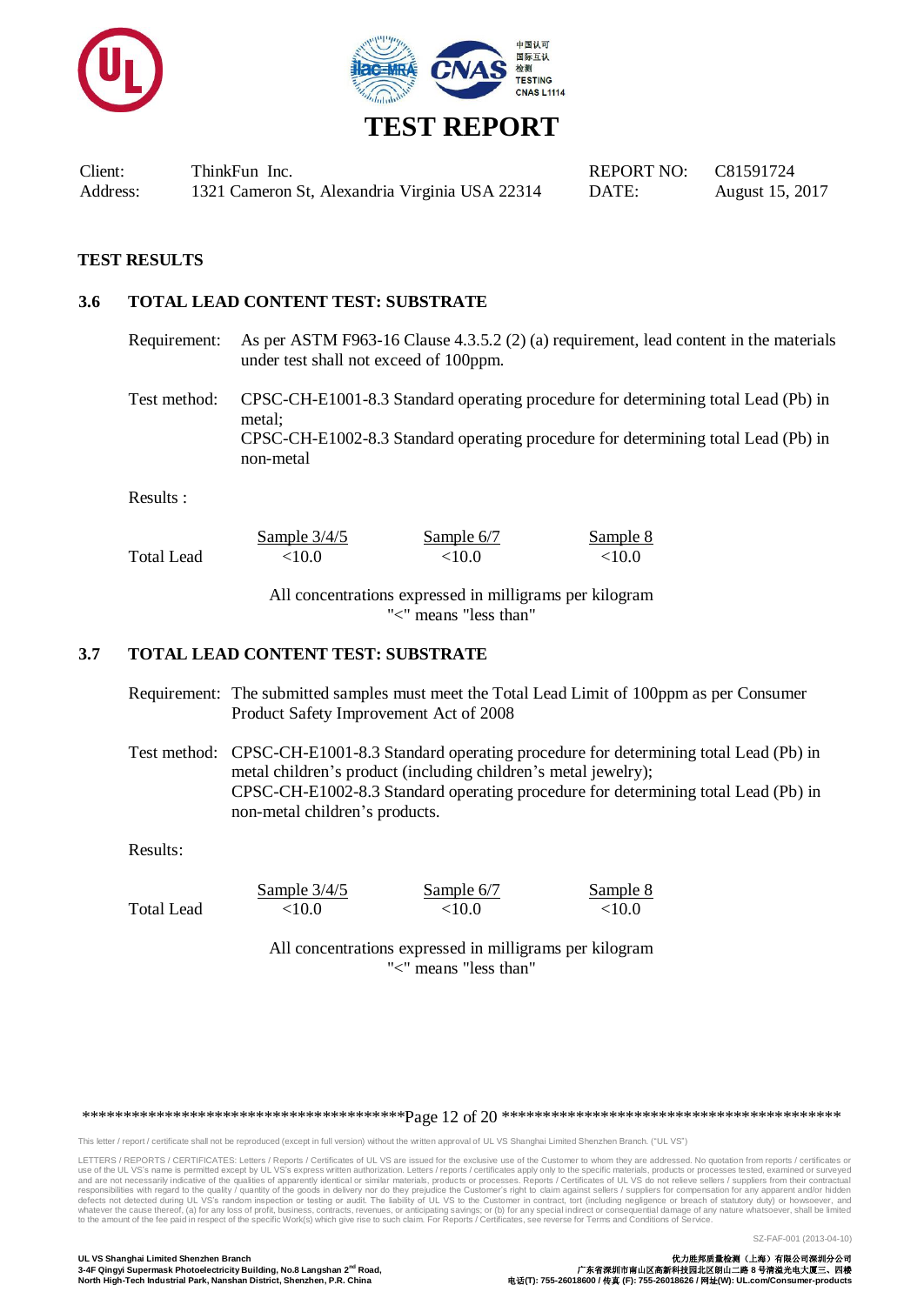



### **TEST RESULTS**

### **3.8 TOTAL LEAD CONTENT TEST: COATING**

Requirement : The total lead content shall not be more than 600ppm with reference to California Proposition 65.

Test method: CPSC-CH-E1003-09.1 Standard operating procedure for determining Lead (Pb) in paint

Results:

Sample 2 Total Lead  $<10.0$ 

> All concentrations expressed in milligrams per kilogram "<" means "less than"

#### **TOTAL LEAD CONTENT TEST: SUBSTRATE**

| Requirement: | The total lead content shall not be more than 600ppm with reference to California |
|--------------|-----------------------------------------------------------------------------------|
|              | Proposition 65.                                                                   |

Test method: CPSC-CH-E1001-8.3 Standard operating procedure for determining total Lead (Pb) in metal children's product (including children's metal jewelry); CPSC-CH-E1002-8.3 Standard operating procedure for determining total Lead (Pb) in non-metal children's products.

Results:

|                   | Sample 1 | Sample $3/4/5$ | Sample 6/7  | Sample 8  |
|-------------------|----------|----------------|-------------|-----------|
| <b>Total Lead</b> | <10.0    | < 10.0         | $<\!\!10.0$ | ${<}10.0$ |

All concentrations expressed in milligrams per kilogram "<" means "less than"

\*\*\*\*\*\*\*\*\*\*\*\*\*\*\*\*\*\*\*\*\*\*\*\*\*\*\*\*\*\*\*\*\*\*\*\*\*\*\*Page 13 of 20 \*\*\*\*\*\*\*\*\*\*\*\*\*\*\*\*\*\*\*\*\*\*\*\*\*\*\*\*\*\*\*\*\*\*\*\*\*\*\*\*\*

This letter / report / certificate shall not be reproduced (except in full version) without the written approval of UL VS Shanghai Limited Shenzhen Branch. ("UL VS")

LETTERS / REPORTS / CERTIFICATES: Letters / Reports / Certificates of UL VS are issued for the exclusive use of the Customer to whom they are addressed. No quotation from reports / certificates or<br>use of the UL VS's name i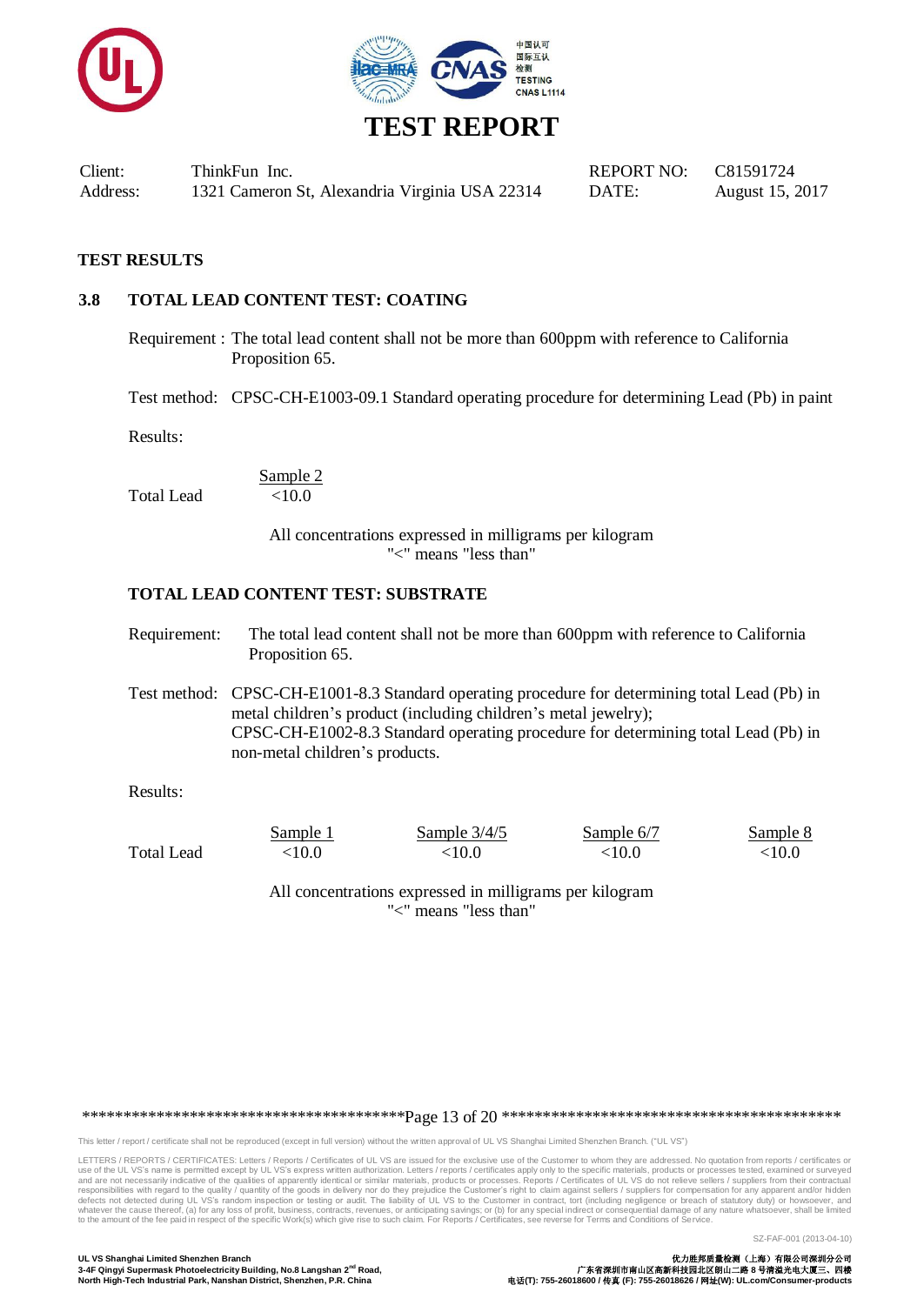



#### **TEST RESULTS**

#### **3.9 TOTAL CADMIUM CONTENT AND EUROPEAN REACH REGULATION ANNEX XVI**I**: WET-ASHING DIGESTION AND DETECTED WITH AAS/ICP& EN1122:2001 (METHOD B) MICROWAVE DIGESTION AND DETECTED WITH AAS/ICP**

Results:

| Element      | <b>Total Cadmium</b> |
|--------------|----------------------|
| Limit        | < 100                |
| Sample 2     | < 5.0                |
| Sample 3/4/5 | < 5.0                |
| Sample 6/7   | < 5.0                |
| Sample 9     | < 5.0                |
| Sample 11    | < 5.0                |
| Sample 12    | $<$ 5.0              |

All concentrations expressed in milligrams per kilogram "<" means "less than"

\*\*\*\*\*\*\*\*\*\*\*\*\*\*\*\*\*\*\*\*\*\*\*\*\*\*\*\*\*\*\*\*\*\*\*\*\*\*\*Page 14 of 20 \*\*\*\*\*\*\*\*\*\*\*\*\*\*\*\*\*\*\*\*\*\*\*\*\*\*\*\*\*\*\*\*\*\*\*\*\*\*\*\*\*

This letter / report / certificate shall not be reproduced (except in full version) without the written approval of UL VS Shanghai Limited Shenzhen Branch. ("UL VS")

LETTERS / REPORTS / CERTIFICATES: Letters / Reports / Certificates of UL VS are issued for the exclusive use of the Customer to whom they are addressed. No quotation from reports / certificates or<br>use of the UL VS's name i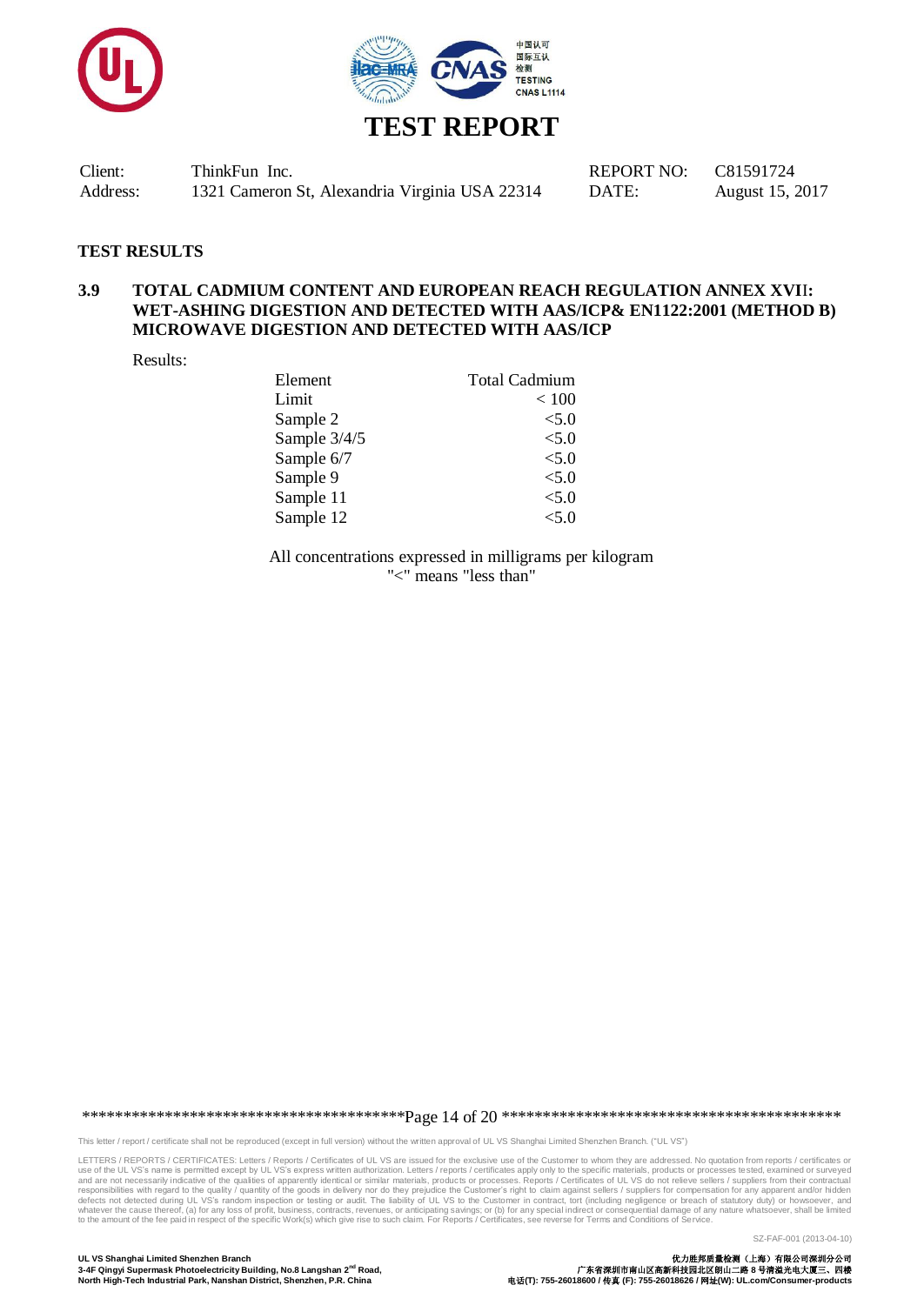



#### **TEST RESULTS**

### **3.10 TOTAL PHTHALATE TEST**

| Requirement                                                                          | $\ddot{\cdot}$                                         | DEHP, DBP or BBP content shall not be more than 0.1% by weight in toys and<br>childcare article.<br>DINP, DIDP or DNOP content shall not be more than 0.1% by weight in toys and<br>childcare article which can be placed in the mouth by children.<br>DNHP content shall not individually be more than 0.1% by weight as per the<br>client's requirement. |                                                                                                                  |                                                                       |                                           |                           |                                                                |             |
|--------------------------------------------------------------------------------------|--------------------------------------------------------|------------------------------------------------------------------------------------------------------------------------------------------------------------------------------------------------------------------------------------------------------------------------------------------------------------------------------------------------------------|------------------------------------------------------------------------------------------------------------------|-----------------------------------------------------------------------|-------------------------------------------|---------------------------|----------------------------------------------------------------|-------------|
| <b>Test Method</b>                                                                   | $\ddot{\cdot}$                                         | phthalates.                                                                                                                                                                                                                                                                                                                                                |                                                                                                                  | CPSC-CH-C1001-09.3, Standard operating procedure for determination of |                                           |                           |                                                                |             |
| Results                                                                              |                                                        |                                                                                                                                                                                                                                                                                                                                                            |                                                                                                                  |                                                                       |                                           |                           |                                                                |             |
| <b>Sample ID</b>                                                                     |                                                        |                                                                                                                                                                                                                                                                                                                                                            | Plasticiser Values $(w/w)$                                                                                       |                                                                       |                                           |                           |                                                                |             |
|                                                                                      |                                                        | <b>DBP</b>                                                                                                                                                                                                                                                                                                                                                 | <b>BBP</b>                                                                                                       | <b>DEHP</b>                                                           | <b>DNOP</b>                               | <b>DINP</b>               | <b>DIDP</b>                                                    | <b>DNHP</b> |
| Sample 2<br>Sample 7                                                                 |                                                        | ND<br>ND                                                                                                                                                                                                                                                                                                                                                   | ND<br>ND                                                                                                         | <b>ND</b><br>ND                                                       | ND<br>N <sub>D</sub>                      | ND<br><b>ND</b>           | ND<br>ND                                                       | ND<br>ND    |
| Remarks:<br>1) Detection Limit for each phthalate $= 0.005\%$<br>2) ND= not detected |                                                        |                                                                                                                                                                                                                                                                                                                                                            |                                                                                                                  |                                                                       |                                           |                           |                                                                |             |
| Key                                                                                  | <b>DBP</b><br><b>BBP</b><br><b>DIDP</b><br><b>DNHP</b> |                                                                                                                                                                                                                                                                                                                                                            | $=$ Di-butyl phthalate<br>$=$ Benzyl butyl phthalate<br>$= Di$ -"isodecyl" phthalate<br>$=$ Di-n-hexyl phthalate |                                                                       | <b>DEHP</b><br><b>DINP</b><br><b>DNOP</b> | $= Di$ -n-octal phthalate | $= Di (2-Ethylhexyl)$ phthalate<br>$= Di$ -"isonomy" phthalate |             |

\*\*\*\*\*\*\*\*\*\*\*\*\*\*\*\*\*\*\*\*\*\*\*\*\*\*\*\*\*\*\*\*\*\*\*\*\*\*\*Page 15 of 20 \*\*\*\*\*\*\*\*\*\*\*\*\*\*\*\*\*\*\*\*\*\*\*\*\*\*\*\*\*\*\*\*\*\*\*\*\*\*\*\*\*

This letter / report / certificate shall not be reproduced (except in full version) without the written approval of UL VS Shanghai Limited Shenzhen Branch. ("UL VS")

LETTERS / REPORTS / CERTIFICATES: Letters / Reports / Certificates of UL VS are issued for the exclusive use of the Customer to whom they are addressed. No quotation from reports / certificates or<br>use of the UL VS's name i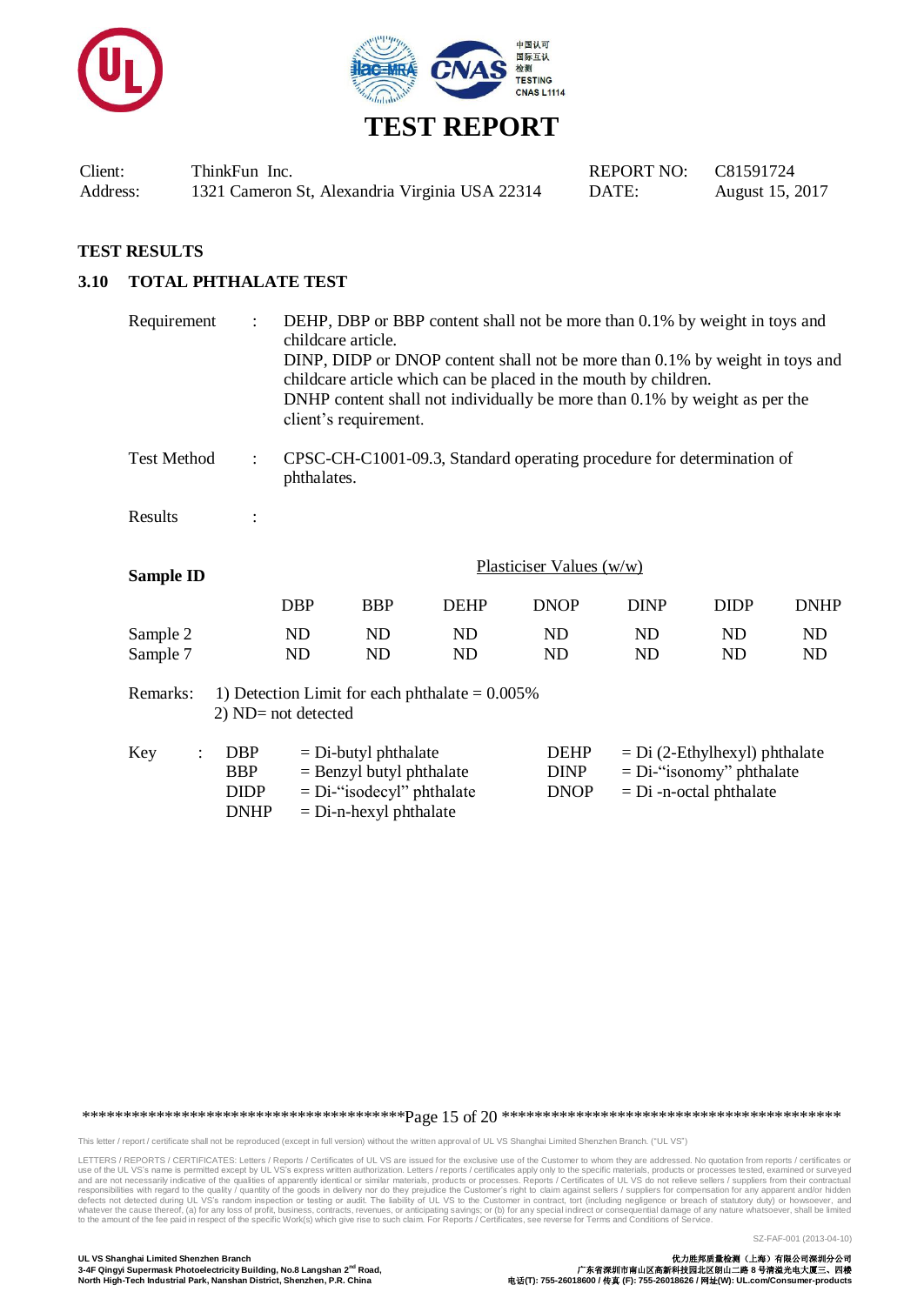



#### **TEST RESULTS**

#### **3.11 TOTAL PHTHALATE TEST AND EUROPEAN REACH REGULATION ANNEX XVI**I

Test Method : EN 14372: 2004

Requirement : DEHP, DBP  $\&$  BBP content shall not be more than 0.1% by weight in toys and children article.

> DINP, DIDP & DNOP content shall not be more than 0.1% by weight in toys and children article that can be placed in the mouth by children.

Results :

| DBP        | <b>BBP</b> | <b>DEHP</b> | <b>DNOP</b> | <b>DINP</b>                | <b>DIDP</b> |
|------------|------------|-------------|-------------|----------------------------|-------------|
| ND         | ND         | ND          | ND          | ND                         | ND          |
| ND         | ND         | ND          | ND          | ND                         | ND          |
| ${\rm ND}$ | ND         | ND          | ND          | ND                         | ND          |
| ND         | ND         | ND          | ND          | ND                         | ND          |
|            |            |             |             | Plasticiser Values $(w/w)$ |             |

Remarks: 1) Detection Limit for each phthalate  $= 0.005\%$ 2) ND= not detected

| Key | DBP         | $=$ Di-butyl phthalate       | <b>DEHP</b> | $=$ Di (2-Ethylhexyl) phthalate |
|-----|-------------|------------------------------|-------------|---------------------------------|
|     | <b>BBP</b>  | $=$ Benzyl butyl phthalate   | <b>DINP</b> | $= Di$ -"isonomy" phthalate     |
|     | <b>DIDP</b> | $= Di$ -"isodecyl" phthalate | <b>DNOP</b> | $= Di$ -n-octal phthalate       |

\*\*\*\*\*\*\*\*\*\*\*\*\*\*\*\*\*\*\*\*\*\*\*\*\*\*\*\*\*\*\*\*\*\*\*\*\*\*\*Page 16 of 20 \*\*\*\*\*\*\*\*\*\*\*\*\*\*\*\*\*\*\*\*\*\*\*\*\*\*\*\*\*\*\*\*\*\*\*\*\*\*\*\*\*

This letter / report / certificate shall not be reproduced (except in full version) without the written approval of UL VS Shanghai Limited Shenzhen Branch. ("UL VS")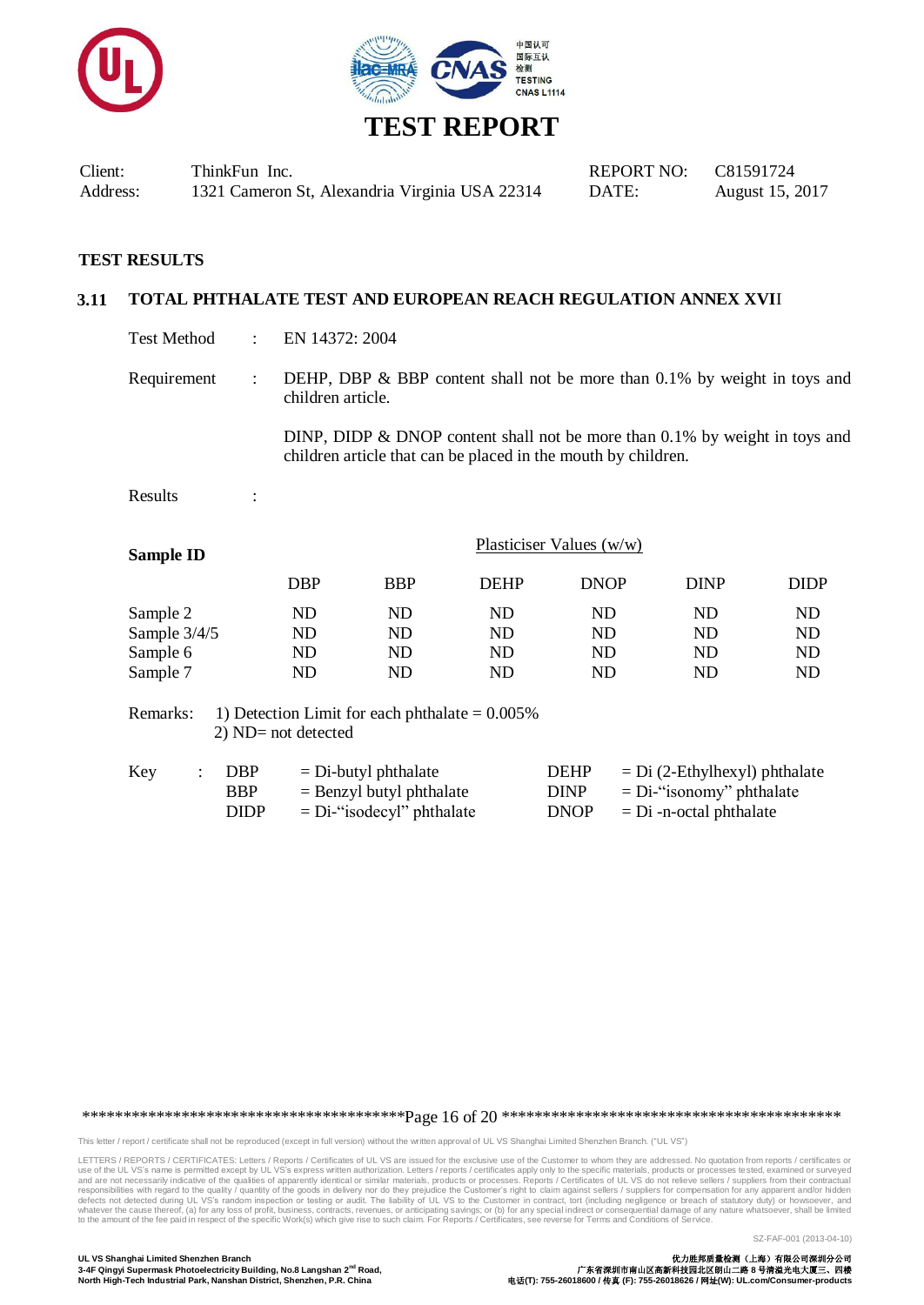



#### **TEST RESULTS**

#### **3.12 TOTAL PHTHALATE TEST WITH REFERENCE TO CALIFORNIA PROPOSITION 65**

| <b>Test Method</b>                               | ÷                                                        | CPSC-CH-C1001-09.3, Standard operating procedure for determination of<br>phthalates.           |                                    |                                    |                      |                      |  |
|--------------------------------------------------|----------------------------------------------------------|------------------------------------------------------------------------------------------------|------------------------------------|------------------------------------|----------------------|----------------------|--|
| Requirement<br>Results                           | ÷<br>$\ddot{\cdot}$                                      | Each of DEHP, DBP, BBP, DIDP, DnHP & DINP content shall not be more than<br>$0.1\%$ by weight. |                                    |                                    |                      |                      |  |
| Sample ID                                        | <b>DBP</b>                                               | <b>BBP</b>                                                                                     | <b>DEHP</b>                        | Plasticiser Values $(w/w)$<br>DnHP | <b>DINP</b>          | <b>DIDP</b>          |  |
| Sample 2<br>Sample 3/4/5<br>Sample 6<br>Sample 7 | ND<br>N <sub>D</sub><br>N <sub>D</sub><br>N <sub>D</sub> | ND<br><b>ND</b><br>ND<br>ND                                                                    | <b>ND</b><br><b>ND</b><br>ND<br>ND | ND<br><b>ND</b><br>ND<br>ND        | ND<br>ND<br>ND<br>ND | ND<br>ND<br>ND<br>ND |  |
| Remarks:                                         | 1) Detection Limit for each phthalate $= 0.005\%$        |                                                                                                |                                    |                                    |                      |                      |  |

2) ND= not detected

| Key | DBP         | $=$ Di-butyl phthalate       | <b>DEHP</b> | $= Di (2-Ethylhexyl) Phthalate$ |
|-----|-------------|------------------------------|-------------|---------------------------------|
|     | <b>BBP</b>  | $=$ Benzyl butyl Phthalate   | <b>DNHP</b> | $=$ Di-n-hexyl phthalate        |
|     | <b>DIDP</b> | $= Di$ -"isodecyl" phthalate | <b>DINP</b> | $= Di$ -iso-nonyl phthalate     |

\*\*\*\*\*\*\*\*\*\*\*\*\*\*\*\*\*\*\*\*\*\*\*\*\*\*\*\*\*\*\*\*\*\*\*\*\*\*\*Page 17 of 20 \*\*\*\*\*\*\*\*\*\*\*\*\*\*\*\*\*\*\*\*\*\*\*\*\*\*\*\*\*\*\*\*\*\*\*\*\*\*\*\*\*

This letter / report / certificate shall not be reproduced (except in full version) without the written approval of UL VS Shanghai Limited Shenzhen Branch. ("UL VS")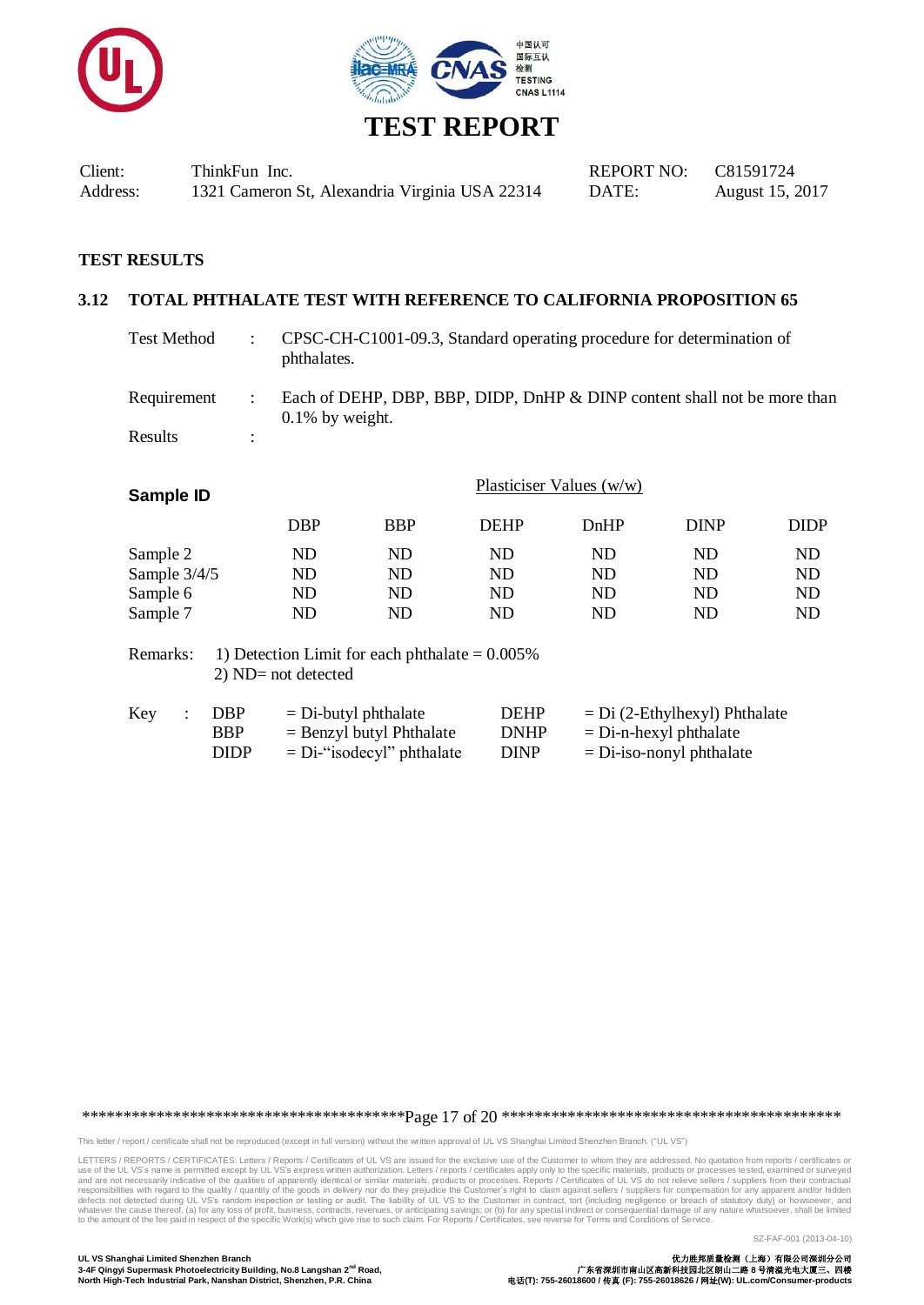



### **TEST RESULTS**

#### **3.13 TOTAL PHTHALATE TEST: CLIENT'S REQUIREMENT WITH REFERENCE TO CANADA PHTHALATES REGULATION SOR 2016-188**

Method : Reference to Canada Product safety reference manual, Book 5, Part B, Method C-34, Determination of phthalates in polyvinyl chloride and following by Gas Chromatography-Mass Spectrometry (GC-MS) analysis.

Results :

| Sample ID            | Plasticiser Values $(w/w)$ |            |             |             |             |          |  |
|----------------------|----------------------------|------------|-------------|-------------|-------------|----------|--|
|                      | <b>DBP</b>                 | <b>BBP</b> | <b>DEHP</b> | <b>DNOP</b> | <b>DINP</b> | DIDP     |  |
| Sample 2<br>Sample 7 | ND<br>ND                   | ND<br>ND   | ND<br>ND    | ND<br>ND    | ND<br>ND    | ND<br>ND |  |

Remarks: 1) Detection Limit for each phthalate = 0.005% 2) ND= not detected

| Key | DBP .       | $=$ Dibutyl Phthalate        | <b>DEHP</b> | $= Di (2-Ethylhexyl) Phthalate$ |
|-----|-------------|------------------------------|-------------|---------------------------------|
|     | <b>BBP</b>  | $=$ Benzyl butyl Phthalate   | <b>DINP</b> | $= Di$ -"isononyl" phthalate    |
|     | <b>DIDP</b> | $= Di$ -"isodecyl" phthalate | <b>DNOP</b> | $=$ Di -n-octyl phthalate       |

\*\*\*\*\*\*\*\*\*\*\*\*\*\*\*\*\*\*\*\*\*\*\*\*\*\*\*\*\*\*\*\*\*\*\*\*\*\*\*Page 18 of 20 \*\*\*\*\*\*\*\*\*\*\*\*\*\*\*\*\*\*\*\*\*\*\*\*\*\*\*\*\*\*\*\*\*\*\*\*\*\*\*\*\*

This letter / report / certificate shall not be reproduced (except in full version) without the written approval of UL VS Shanghai Limited Shenzhen Branch. ("UL VS")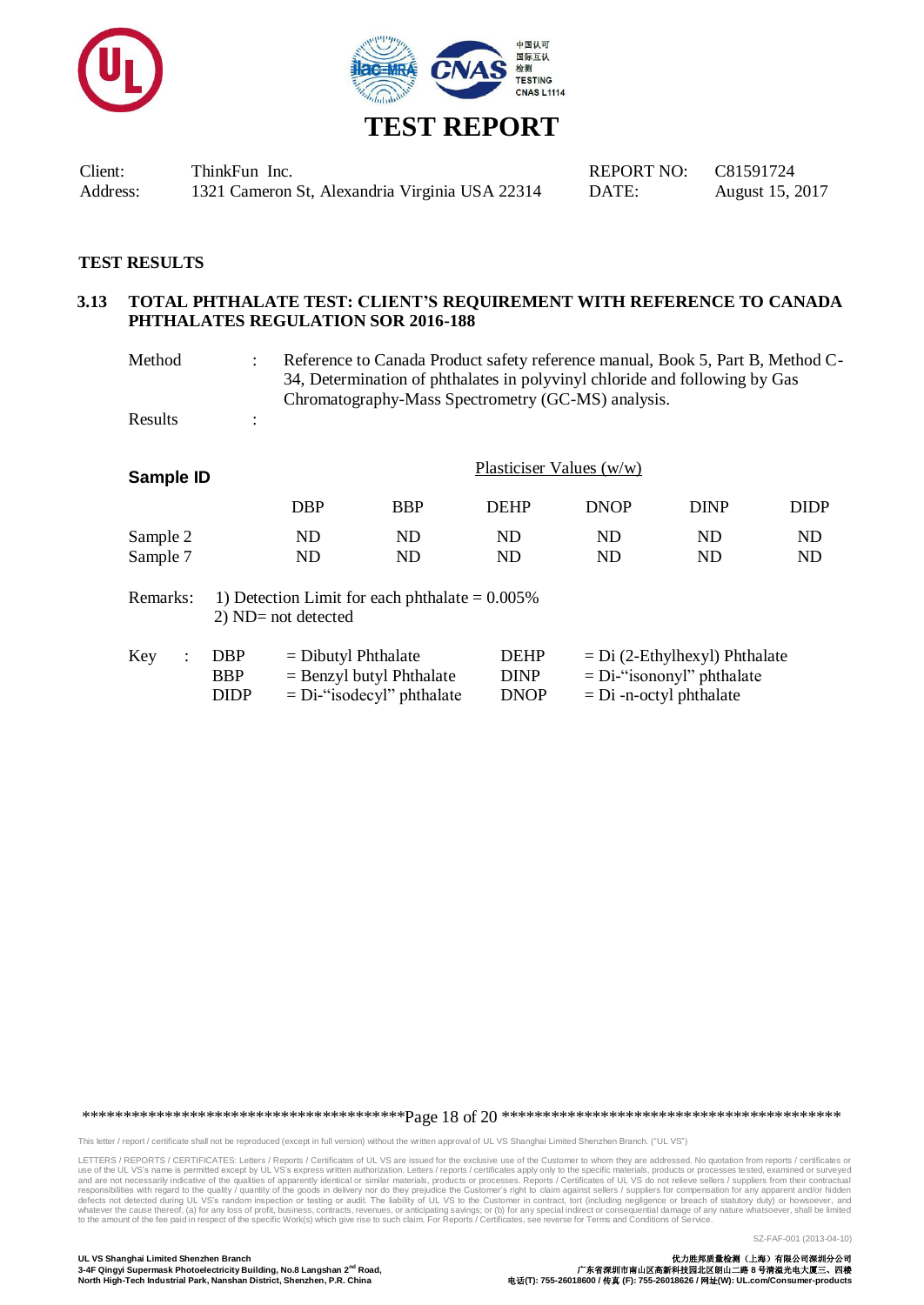



#### **TEST RESULTS**

## **3.14 NERC (FORMERLY ORGANIZATION: CSG) MODEL LEGISLATION – TOXICS IN PACKAGING CLEARINGHOUSE (TPCH), AS REVISED DECEMBER 1998 & OCTOBER 2004 AND MICROWAVE DIGESTION AND DETECTED WITH AAS/ICP AND WET-ASHING DIGESTION AND DETECTED WITH AAS/ICP**

Results:

|                  | Hexavalent |                   |                      | $Pb + Cd + Hg +$ |
|------------------|------------|-------------------|----------------------|------------------|
| Total<br>Cadmium | Chromium   | <b>Total Lead</b> | <b>Total Mercury</b> | Cr(VI)           |
|                  |            |                   |                      | < 100            |
| < 5.0            | < 10.0     | < 10.0            | < 5.0                | $<$ 30.0         |
| < 5.0            | < 10.0     | < 10.0            | < 5.0                | $<$ 30.0         |
| < 5.0            | < 10.0     | < 10.0            | < 5.0                | $<$ 30.0         |
|                  |            |                   |                      |                  |

All concentrations expressed in milligrams per kilogram "<" means "less than"

#### **3.15 HEAVY METALS REQUIREMENTS ON PACKAGING AND PACKAGING WASTE: 94/62/EC & MICROWAVE DIGESTION AND DETECTED WITH AAS/ICP AND WET-ASHING DIGESTION AND DETECTED WITH AAS/ICP**

Results:

|           |                  | Hexavalent |                   |                      | $Pb + Cd + Hg +$ |
|-----------|------------------|------------|-------------------|----------------------|------------------|
| Elements  | Total<br>Cadmium | Chromium   | <b>Total Lead</b> | <b>Total Mercury</b> | Cr(VI)           |
| Limits    |                  |            |                   |                      | < 100            |
| Sample 9  | < 5.0            | $<$ 10.0   | ${<}10.0$         | < 5.0                | $<$ 30.0         |
| Sample 10 | < 5.0            | ${<}10.0$  | < 10.0            | < 5.0                | $<$ 30.0         |
| Sample 11 | < 5.0            | ${<}10.0$  | ${<}10.0$         | < 5.0                | $<$ 30.0         |

All concentrations expressed in milligrams per kilogram "<" means "less than"

Date(s) of test(s) conducted: July 21, 2017 to August 8, 2017

\*\*\*\*\*\*\*\*\*\*\*\*\*\*\*\*\*\*\*\*\*\*\*\*\*\*\*\*\*\*\*\*\*\*\*\*\*\*\*Page 19 of 20 \*\*\*\*\*\*\*\*\*\*\*\*\*\*\*\*\*\*\*\*\*\*\*\*\*\*\*\*\*\*\*\*\*\*\*\*\*\*\*\*\*

This letter / report / certificate shall not be reproduced (except in full version) without the written approval of UL VS Shanghai Limited Shenzhen Branch. ("UL VS")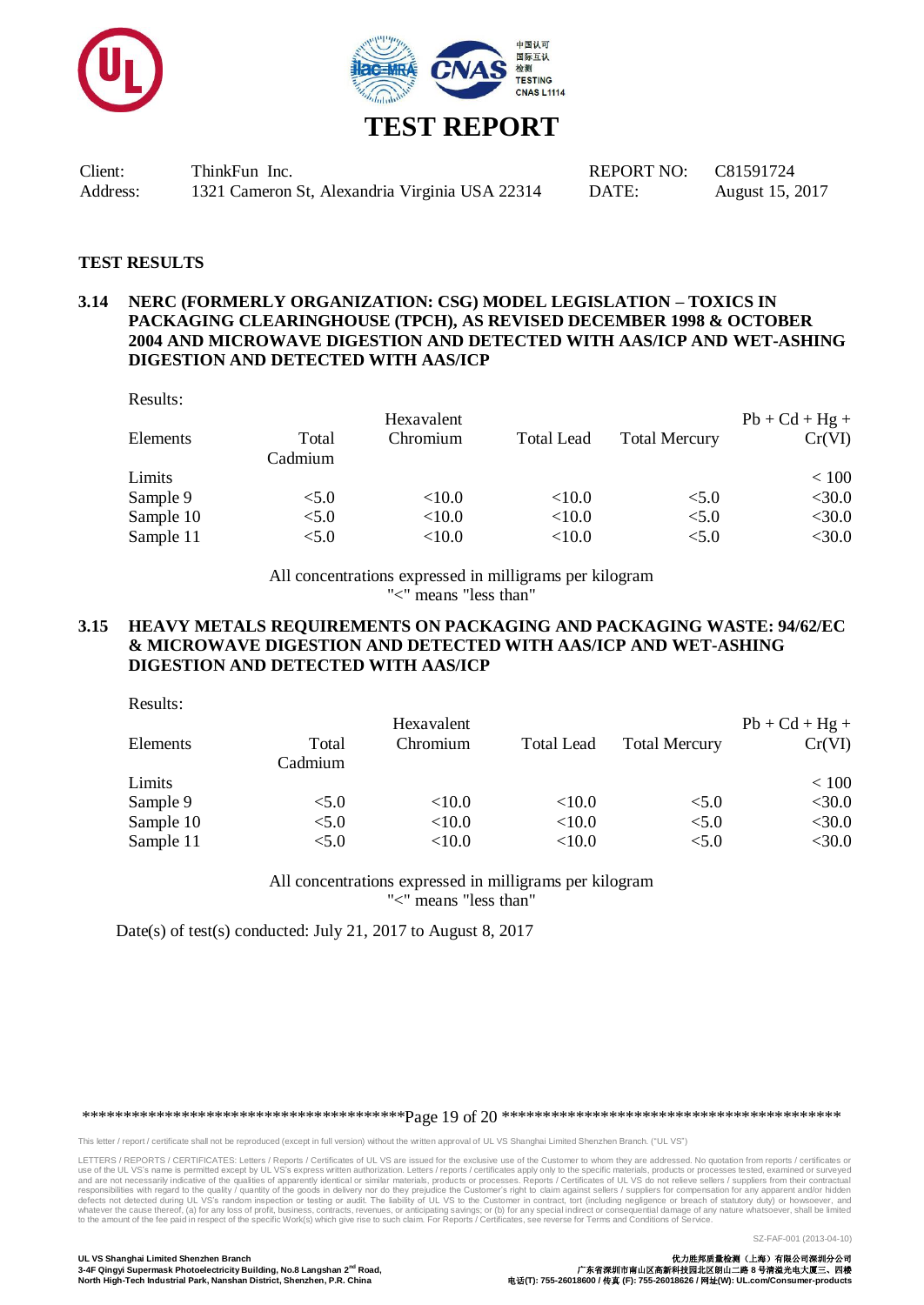



**Product Photo:**

![](_page_19_Picture_6.jpeg)

\*\*\*\*\*\*\*\*\* THE END \*\*\*\*\*\*\*\*\*

\*\*\*\*\*\*\*\*\*\*\*\*\*\*\*\*\*\*\*\*\*\*\*\*\*\*\*\*\*\*\*\*\*\*\*\*\*\*\*Page 20 of 20 \*\*\*\*\*\*\*\*\*\*\*\*\*\*\*\*\*\*\*\*\*\*\*\*\*\*\*\*\*\*\*\*\*\*\*\*\*\*\*\*\*

This letter / report / certificate shall not be reproduced (except in full version) without the written approval of UL VS Shanghai Limited Shenzhen Branch. ("UL VS")

LETTERS / REPORTS / CERTIFICATES: Letters / Reports / Certificates of UL VS are issued for the exclusive use of the Customer to whom they are addressed. No quotation from reports / certificates or<br>use of the UL VS's name i

SZ-FAF-001 (2013-04-10)

**UL VS Shanghai Limited Shenzhen Branch** 优力胜邦质量检测(上海)有限公司深圳分公司 **3-4F Qingyi Supermask Photoelectricity Building, No.8 Langshan 2nd Road,** 广东省深圳市南山区高新科技园北区朗山二路 **8** 号清溢光电大厦三、四楼 **North High-Tech Industrial Park, Nanshan District, Shenzhen, P.R. China** 电话**(T): 755-26018600 /** 传真 **(F): 755-26018626 /** 网址**(W): UL.com/Consumer-products**